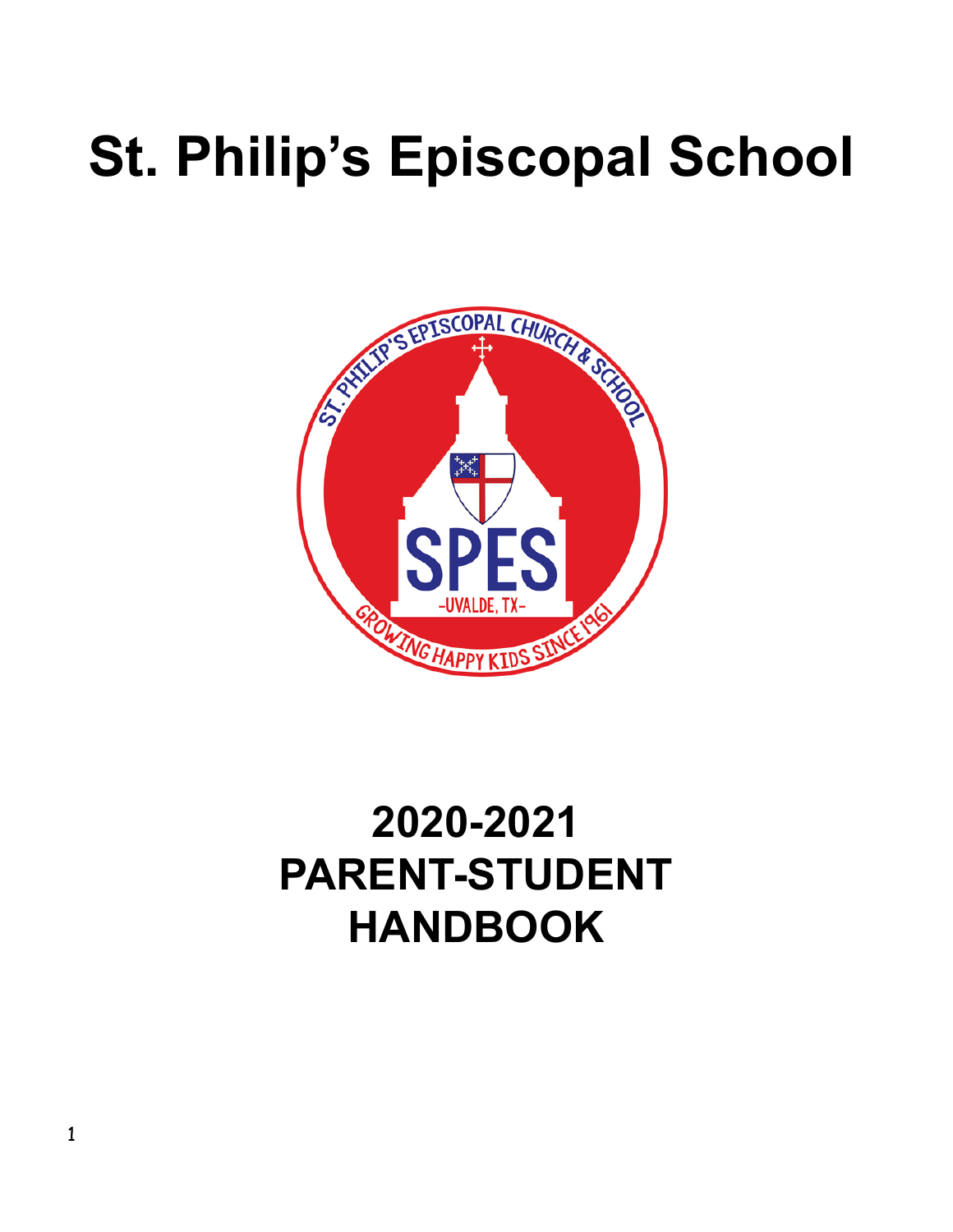#### Dear Parents:

Welcome to the 2020-2021 school year! This year promises to be unlike any other yet full of fun, learning, and change. Please bear with us as we work through these changes. I believe this will be an amazing year and that many positives will be produced throughout our transformation.

We are blessed with a great opportunity to work with our parents, community, and our students to create a lifelong love of learning, a strong foundation of Christian values, and a sense of responsibility to help those in need. Our school is not just a school; we are a family headed by our Father and tasked with educating the whole child; socially, spiritually, and intellectually.

St. Philip's is a great place to be! A place where we can be certain we have prepared our students for whatever is next for them. A place where we will build the leaders, lovers, and learners of tomorrow.

If you have any questions about the information in this handbook or if you need anything, please do not hesitate to speak with me. My door is always open.

Blessings,

Jean Ann Chisum Head of School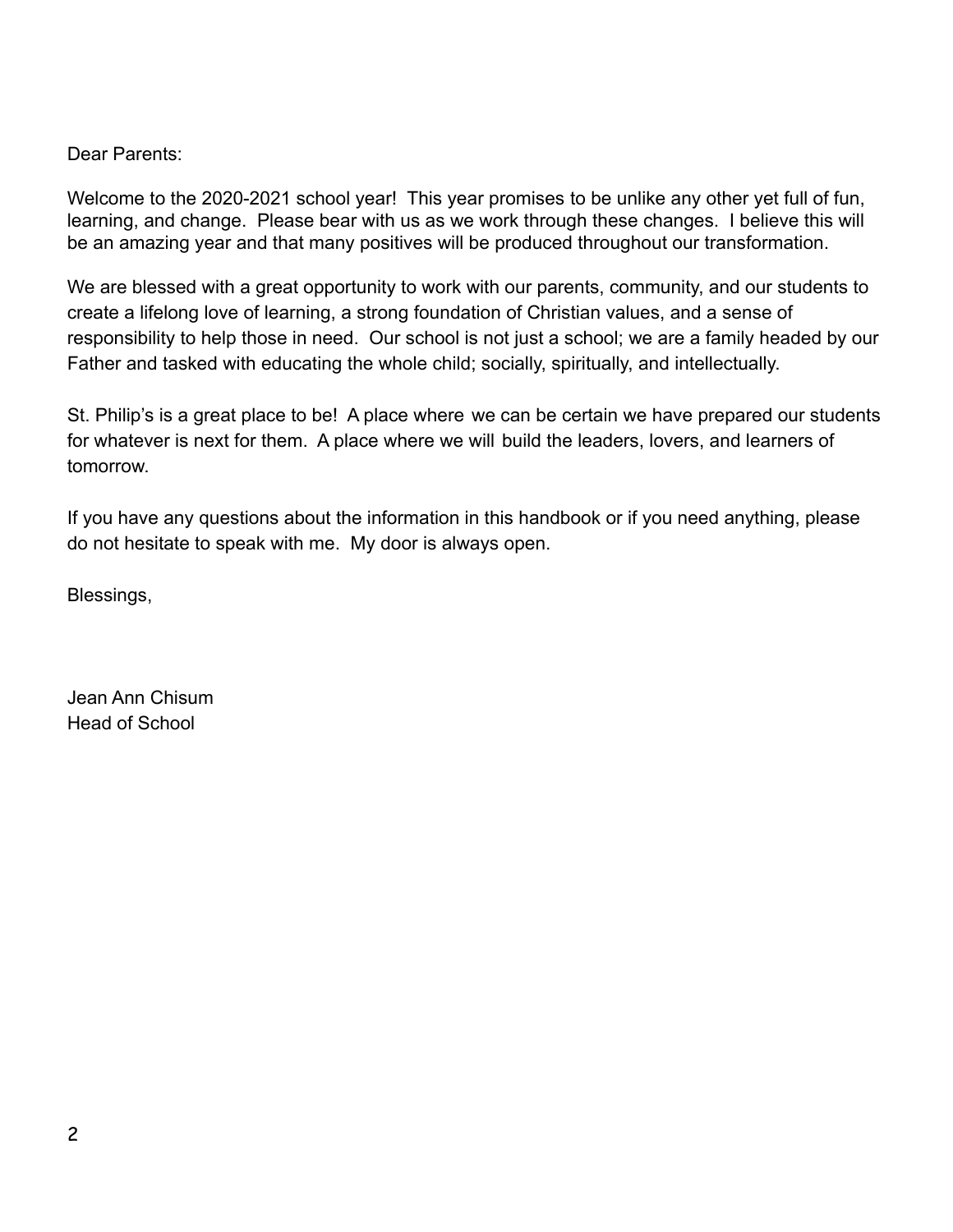# **Mission Statement**

# St. Philip's Episcopal School Mission Statement

St. Philip's Episcopal School (SPES) is grounded in the expression of Christianity and operates within the beliefs and traditions of the Episcopal Church. SPES nurtures spiritual growth, exploration, and discovery of self; promotes service and responsibility to others; and provides strong 2K-4th Grade academic programs for motivated and able students of diverse races, creeds, and economic backgrounds, utilizing innovative resources to teach the best of traditional curriculum.

#### **About St. Philip's**

**History:** St. Philip's Episcopal School was started by a group of dedicated parents and parishioners that desired to foster their children's education in a Christian environment. In September of 1961, St. Philip's opened its school with 35 students in two classes: kindergarten and first grade. Knox Hall, containing three classrooms, was erected in 1966. A second grade class and third grade class were started in the 1978-1979 school year. For two years in the mid 1980s, fourth and fifth grade classes were added. Then in 1994, land and two buildings adjacent to the school were donated to St. Philip's which allowed for a new school office and the addition of fourth, fifth, and sixth grade classes to be named Hattie Hall. In 2000, a Sports Court was completed. In 2002, a third building, named Woodward Hall, was donated and housed second and third grade. In 2004, a building was purchased for a Resource Center that houses the School Library and Computer Lab. In 2006, the Church purchased two buildings, Miss Irene Hall, adjacent to the playground for the school to use as classrooms. In 2014, the office building and Woodward Hall were sold and removed. At present, St. Philip's conducts classes from 2K through fourth grade, with approximately 60 students enrolled. 2K and 3K classes are held in Knox Hall. Pre-K and Kindergarten are held in Irene Hall. The Resource Room houses the Library and Spanish Classes. First Grade, Second Grade, Third Grade, and Fourth Grade are in Hattie Hall. Over the years, St. Philip's Episcopal School has promoted an environment of serious study in a loving Christian environment. The school has maintained simplicity over the years and focuses on its mission to its students and the community.

#### **Goals and Philosophy**

St. Philip's Episcopal School is a nonprofit day school offering a superior education for students from two years old through the Fourth Grade. St. Philip's promotes intellectual, spiritual, physical, emotional and social growth, and encourages the involvement of families in the life of the school. Because St. Philip's is a Christian school, we strive to help children grow in the knowledge and love of God and Jesus Christ. It is our hope that with this knowledge, our children will pursue an active role in God's world, accepting their responsibilities as children of God. The school also attempts to help children grow as social beings in understanding, compassion, and cooperation with others.

#### **The Children's Creed**

I believe in God above. I believe in Jesus' love. I believe His Spirit too, comes to teach me what to do. I believe that I should be kind and loving, Lord like Thee.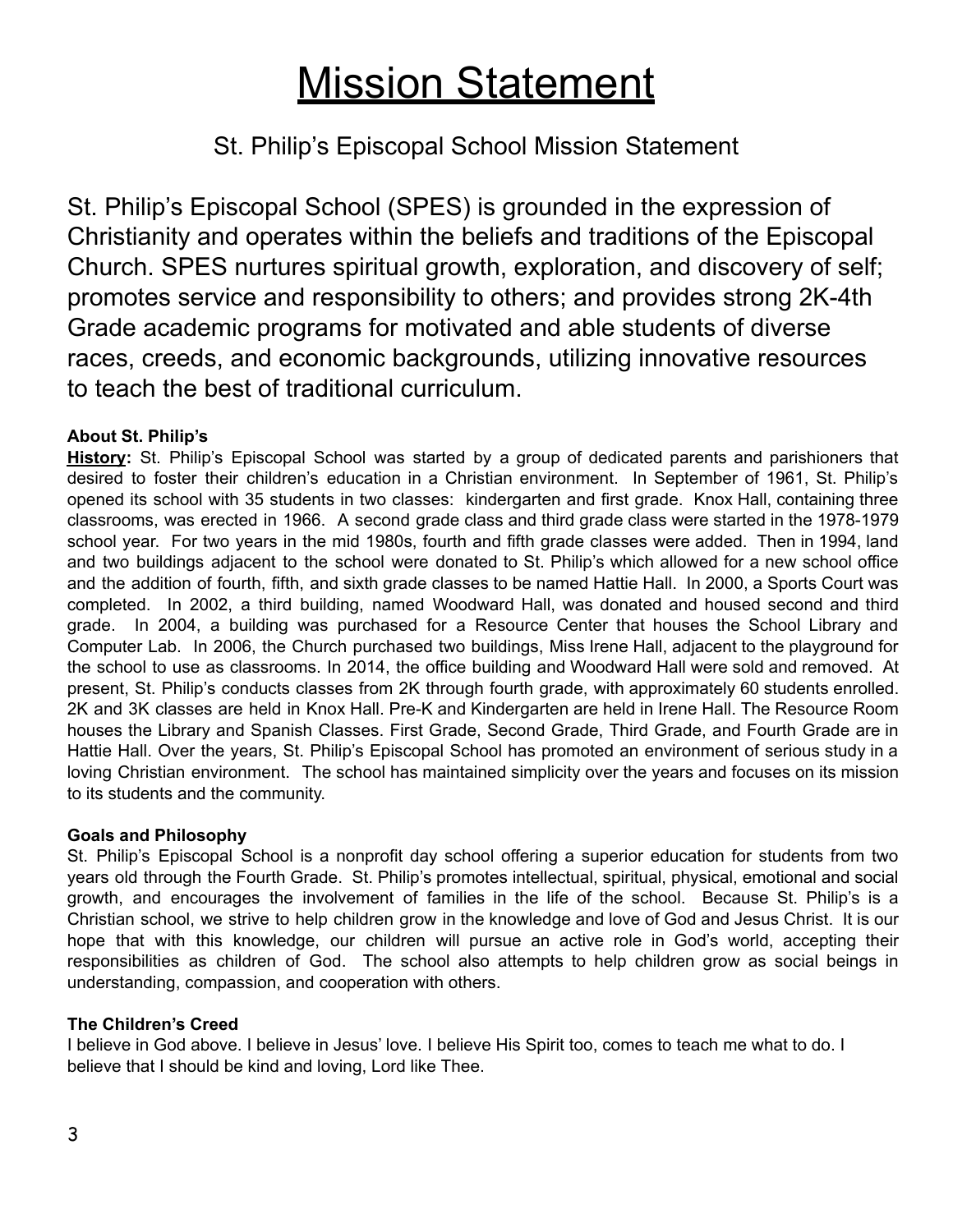# **Policies and Procedures**

|                                               | <b>PAGE NUMBER</b> |
|-----------------------------------------------|--------------------|
| <b>ACADEMIC POLICY</b>                        | 6                  |
| Curricula                                     | 6                  |
| <b>Achievement Testing</b>                    | 6                  |
| <b>Class Size</b>                             | $\overline{7}$     |
| <b>Report Cards</b>                           | 8                  |
| <b>Grading Policy</b>                         | 8                  |
| <b>Homework</b>                               | 8                  |
| <b>Honor Roll</b>                             | 9                  |
| <b>Enrichment Subjects</b>                    | 9                  |
| <b>ADMISSIONS</b>                             | 9                  |
| <b>New Applicants</b>                         | 9                  |
| 2K Applicants                                 | 10                 |
| Pre-K and Kinder Applicants                   | 10                 |
| 1st-4th Grade Applicants                      | 10                 |
| <b>Priority Enrollment Policy</b>             | 11                 |
| <b>ACCREDITATION</b>                          | 11                 |
| <b>AGE REQUIREMENTS</b>                       | 11                 |
| <b>ATTENDANCE</b>                             | 11                 |
| Arrival                                       | 12                 |
| <b>Attendance Policy</b>                      | 12                 |
| <b>Tardy Policy</b>                           | 13                 |
| <b>Extra Curricular Activities Attendance</b> | 13                 |
| <b>Returning to School</b>                    | 13                 |
| Parent Sign In/Out                            | 13                 |
| <b>BOARD OF TRUSTEES</b>                      | 14                 |
| <b>COMMUNICATION</b>                          | 14                 |
| Class Dojo                                    | 14                 |
| <b>Parent Alert</b>                           | 14                 |
| <b>Monthly Newsletter</b>                     | 14                 |
| <b>CONFERENCES</b>                            | 14                 |
| <b>DISCIPLINE</b>                             | 15                 |
| <b>Classroom Expectations</b>                 | 15                 |
| Out of Classroom Activities                   | 15                 |
| <b>DISMISSAL</b>                              | 16                 |
| <b>DRESS CODE/UNIFORMS</b>                    | 16                 |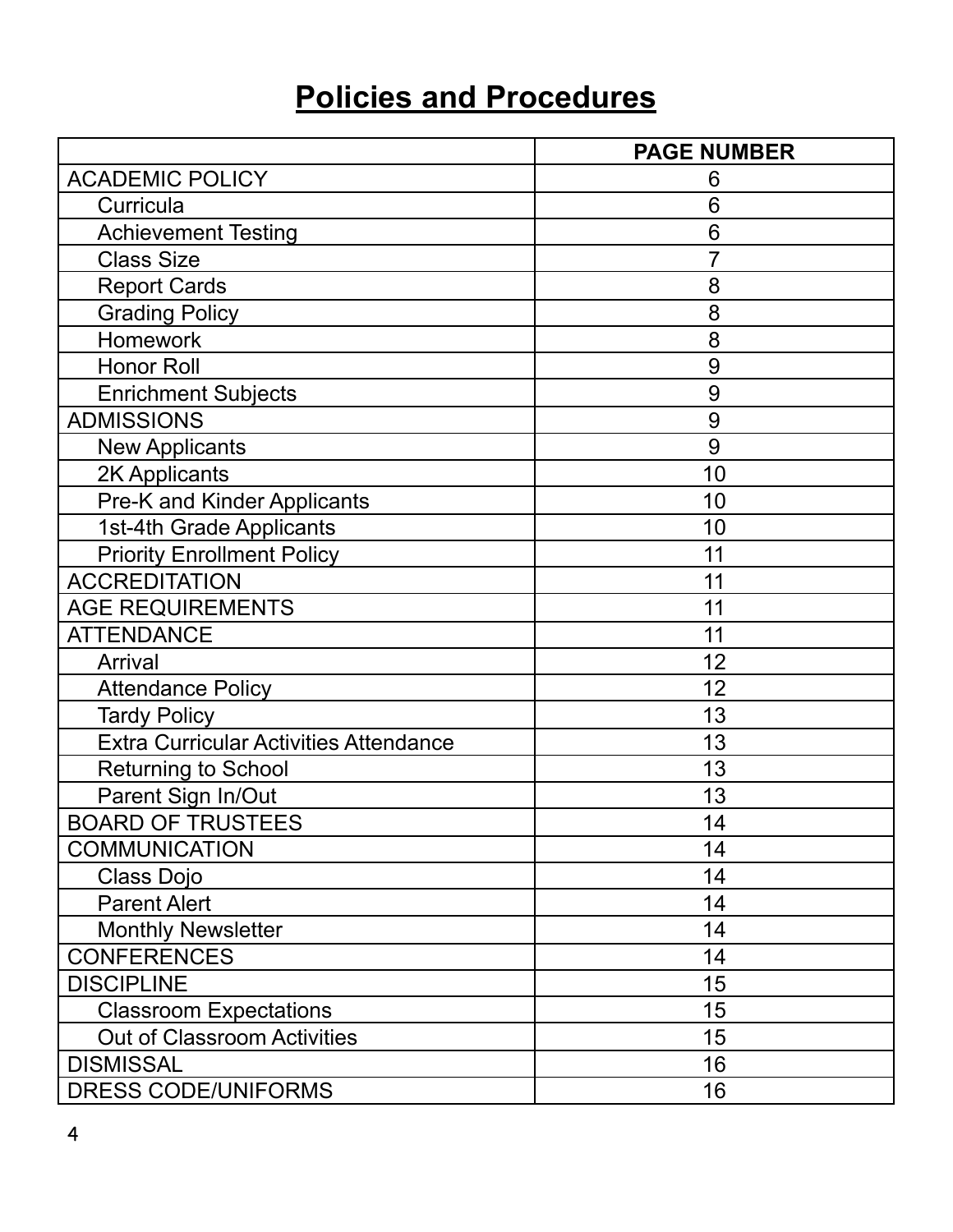| <b>EMERGENCY PROCEDURES</b>          | 18 |
|--------------------------------------|----|
| <b>FIELD TRIPS</b>                   | 18 |
| <b>FINANCIAL ASSISTANCE</b>          | 19 |
| <b>GENERAL SCHOOL PROCEDURES</b>     | 19 |
| <b>Cell Phones</b>                   | 19 |
| Development                          | 19 |
| <b>Drug-Free Environment</b>         | 19 |
| <b>Gun-Free Zone</b>                 | 20 |
| Lost and Found                       | 20 |
| Notes To/From Home                   | 20 |
| <b>Parties</b>                       | 20 |
| Selling/Distributing Items on Campus | 20 |
| <b>Student Records</b>               | 20 |
| Ways to Help                         | 21 |
| World Wide Web                       | 21 |
| <b>GRIEVANCE PROCEDURES</b>          | 21 |
| <b>HEALTH POLICIES</b>               | 21 |
| <b>Immunization Requirements</b>     | 21 |
| <b>Communicable Diseases</b>         | 22 |
| <b>Hearing and Vision Screenings</b> | 23 |
| <b>Illness</b>                       | 23 |
| <b>Medications</b>                   | 23 |
| <b>HOURS</b>                         | 24 |
| <b>LUNCH</b>                         | 24 |
| <b>Lunch/Recess Times</b>            | 24 |
| <b>REGISTRATION FEE</b>              | 24 |
| <b>RELIGIOUS WORSHIP</b>             | 25 |
| <b>SCHOOL SUPPLIES</b>               | 25 |
| <b>SNACKS</b>                        | 25 |
| <b>TUITION RATES</b>                 | 25 |
| <b>Discounts</b>                     | 26 |
| Past Due Policy                      | 26 |
| <b>VISITOR POLICY</b>                | 26 |
| <b>WITHDRAWING FROM SCHOOL</b>       | 27 |
| COVID 19 POLICIES AND PROCEDURES     | 28 |
| <b>COVID 19 SIGNATURE PAGE</b>       | 33 |
| <b>HANDBOOK SIGNATURE PAGE</b>       | 34 |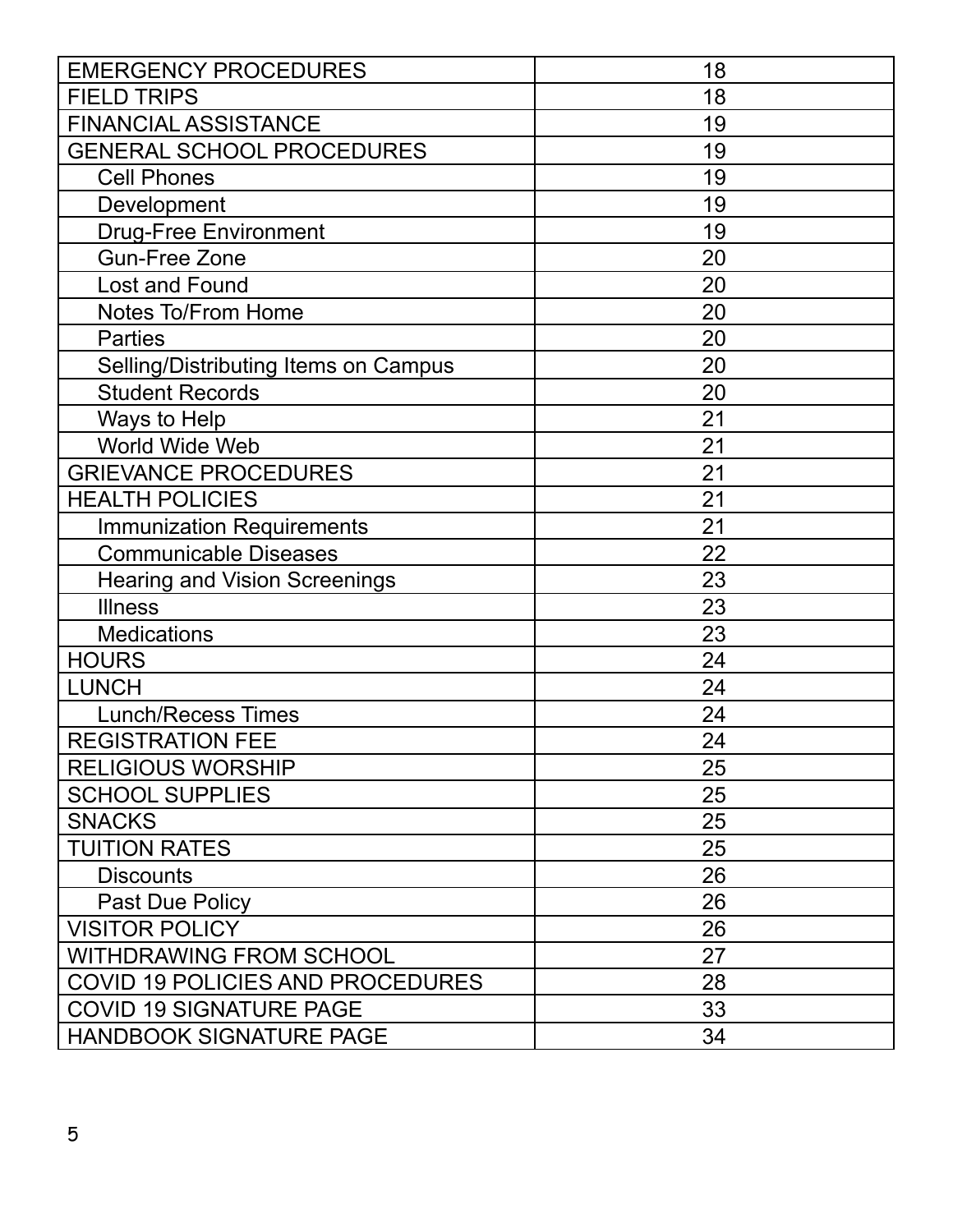# POLICIES AND PROCEDURES

# **ACADEMIC POLICY**

#### **Curricula**

The purpose of education is to help guide children in proper growth – academically, socially, emotionally, spiritually and physically. Our curricula are designed to create an exciting learning environment organized around major concepts and skills.

The curriculum is based upon children's interests, past experiences, and developmental levels. Our **2K and 3K Classes** are divided into learning centers (i.e. block area, art area, book corner, dramatic play, table games, science, and math). This allows the child to explore, create, experiment, and discover. The centers provide many opportunities for the child to practice new skills and to make choices and decisions within a framework of cooperative responsibility. This will ensure that each child is successful, enjoys learning, and takes pride in his/her accomplishments. The curriculum is a combination of Evan Moore – Everyday Literacy and Jumbo Fun with the Alphabet and www.preschoolunitlessonplans.com

Our **Pre-Kindergarten** curriculum is directed by the Texas Pre-Kindergarten Guidelines, taught through learning centers and uses the Scholastic Big Day Curriculum as well as Eureka Math Curriculum.

Our **Kindergarten** curriculum is also taught through learning centers as well as the following:

Reading - Journeys Houghton Mifflin Phonics - Saxon Phonics Science - Nancy Larson Science Math - Eureka Math Social Studies is based on the letter of the week, current events, and seasonal activities, monthly activity books. Accelerated Reader

#### **Grades 1-4**

Reading: Houghton Mifflin Journeys Phonics - Saxon Phonics Writing: Write Source Math: Eureka Math Social Studies: My World, Harcourt Brace Meeting Many People, Harcourt Brace Texas Studies Weekly Science: Nancy Larson

#### **Achievement Testing**

St. Philip's administers the Iowa Test of Basic Skills (I.T.B.S.) each year in the spring in grades Kindergarten through 4th Grade. We use the Scholastic Kindergarten Readiness Test for Pre-K.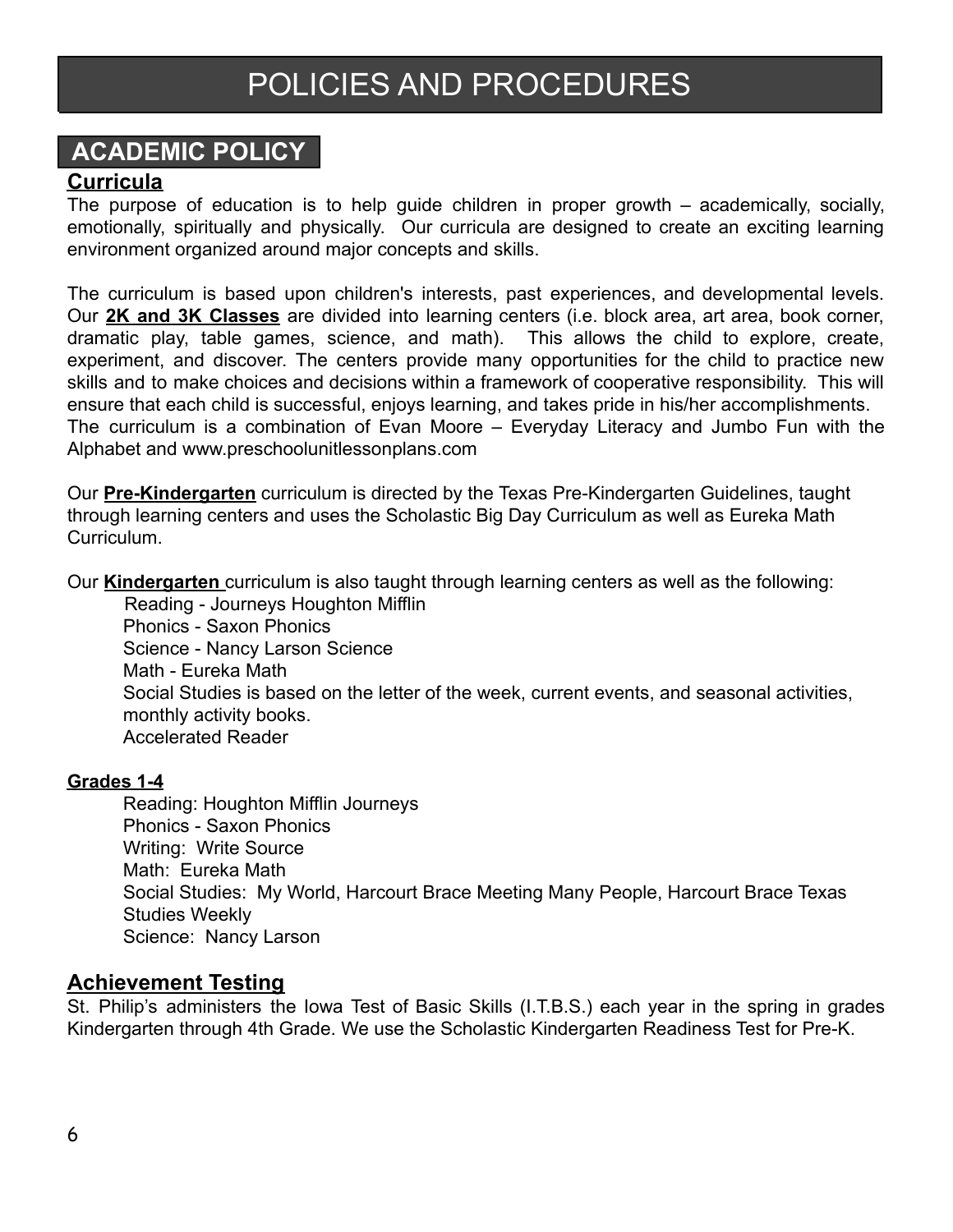\*St. Philip's does not...

- ... use standardized tests to label students.
- ... use standardized tests to place students in a grade or class.
- ... use standardized tests for report card grades.
- ... use standardized tests to evaluate teachers.
- I.T.B.S. scores do help...
	- ... St. Philip's administrators and teachers measure how students perform in relation to other students who take the same test nationwide.
	- ... St. Philip's administrators and teachers evaluate school programs and curricula.
	- ... St. Philip's administrators and teachers evaluate a student's progress from year to year.

Cognitive abilities tests do help St. Philip's administrators and teachers measure a broad range of abilities or skills that are considered important to success in school and help tell how students are likely to do in future schoolwork.

Standardized tests have limitations. They are not the perfect measure of what individual students can or cannot do. Your child's scores on a particular test can vary from day to day, and many factors can affect a particular score (whether your child guesses, or follows the directions carefully, or was sick the week of testing, etc.)

How can you help your child prepare for testing?

- 1. Do not be overly anxious about the testing or test scores, but do encourage your child to take the test seriously.
- 2. Make sure your child is well rested for each day of testing.
- 3. Make sure that your child eats a well-balanced breakfast each morning.
- 4. Get your child to school on time. Children who come to school after the morning testing session begins are at a disadvantage.

The test results should arrive in May. We will contact you for a conference to discuss the results. If you would like the results mailed to you, please send a self-addressed stamped envelope to your child's teacher. Otherwise, the results will be filed in your child's permanent file and you will have to pick them up in person. We will not send them home via "Backpack Express".

#### **Class Size**

2K - 11 with a 1:11 Staff/Child Ratio 3K – 24 with 1:12 Staff/Child Ratio Pre-K –14 with 1:14 Staff/Child Ratio Kinder-4th Grade – 16 with 1:16 Staff/Child Ratio

Classes will not exceed the limit unless one of the following occurs:

- The retention of a student from the previous grade
- A priority for the employment of a full-time teacher who has a child or children in pre-kindergarten through fourth grade.
- The School Board retains the right to make a final decision on the exceptions to class size.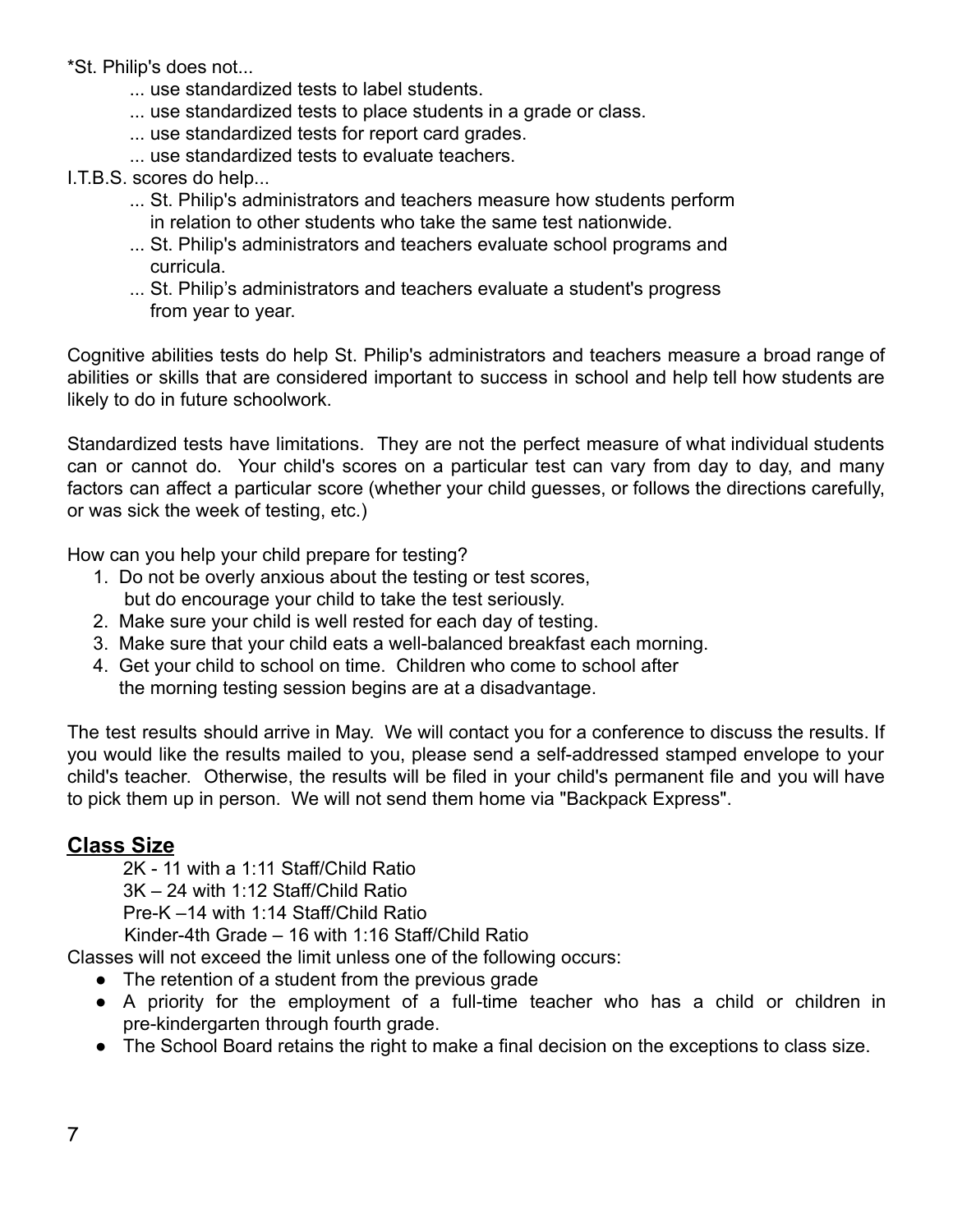## **Report Cards**

Progress Monitoring for 2K through 3K – Every Quarter

Report Cards for PreK-Fourth Grade - Every Quarter

Special Classes are given a performance grade every quarter

Grades are recorded in Gradelink. Progress Monitoring and Report Cards are issued on the Wednesday following the end of each quarter. Reports cards must be signed and returned to the teacher the following day.

### **2K, 3K, Pre-K, & Kindergarten Performance Grading System:**

M – Mastered (at this level) D - Developing N – Not Yet Developed N/A – Not Applicable at this time

### **First – Fourth Grade Grading System**

Code & Achievement:

| $A+$      | $97 - 100$ | $C+$  | 77 – 79   |
|-----------|------------|-------|-----------|
| A         | $94 - 96$  | C     | $75 - 76$ |
| A-        | $90 - 93$  | $C$ - | $73 - 74$ |
| B+        | $87 - 89$  | D     | $70 - 72$ |
| B         | $84 - 86$  | ⊢     | Below 70  |
| <b>B-</b> | $80 - 83$  |       |           |

Performance:

- O Outstanding
- S+ Above Satisfactory
- S Satisfactory
- S- Below Satisfactory
- I Improving
- N Needs Improvement

N/A – Not Applicable at this time

#### **Grading Policy**

It is the discretion of the teacher to determine what constitutes daily and test/project grades and how those grades will be weighted. It is up to the teacher to formulate grading policies based on sound educational practices. Parents must be informed of these policies on parent night. The grading system for each grade level is detailed on the report card. Students are graded on academic work, social conduct and work habits.

#### **Homework**

Students regularly receive assignments that normally must be finished outside the classroom. The purpose of this homework is to prepare the students for activities that will happen in class and to strengthen or enrich those that already have begun. Students should be encouraged to plan and use their time productively and to become self-directed in meeting these responsibilities. In keeping with the school mission that each student be educated socially, it is stressed that the student becomes organized so no homework or books are left at home.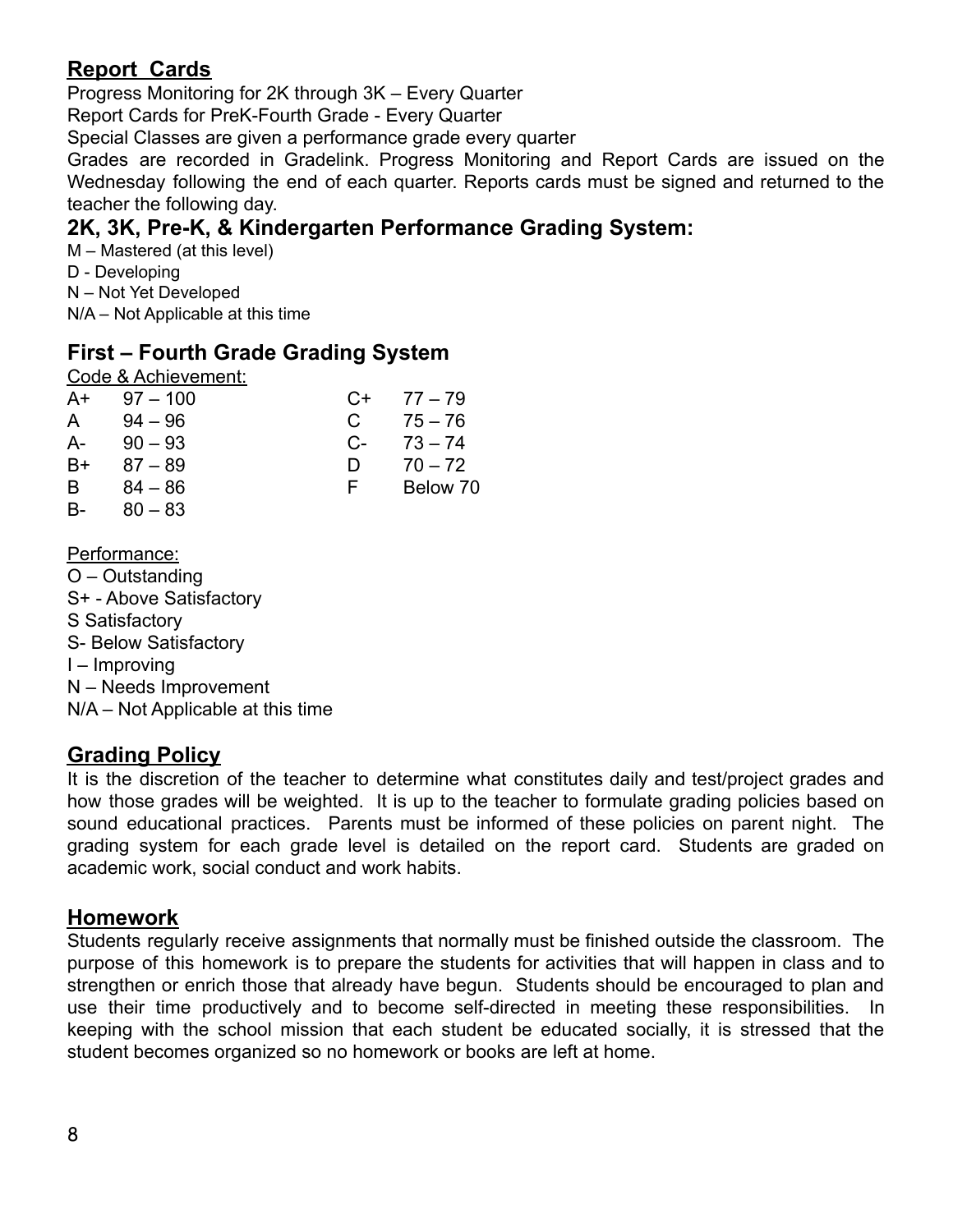Homework is usually assigned Monday through Thursday with only folders, approved projects, research reports (usually needing several days of preparation) to be done over the weekend (after a timeline has been discussed with the student and sent home). It has been recommended by our accrediting agency that the amount of time homework can be expected to take on an "average" night when done by an "average" student should be:

| Kindergarten and 1st Grade | 30 minutes (includes reading with parents)    |
|----------------------------|-----------------------------------------------|
| 2nd Grade                  | 30-45 minutes (includes reading with parents) |
| 3rd and 4th Grade          | 45 minutes (includes reading with parents)    |

#### **Honor Roll**

Honor roll is a great opportunity to recognize students that excel both academically and socially.

Eligibility for honor roll will be based on the following:

**"A" Honor Roll** - Student has an overall 9 week grade point average of 90.0 or above on all subjects averaged together and no more than 2 "N"s on the report card.

#### **Enrichment Subjects**

All children attend library, STEAM, art, Spanish, religion and physical education classes.

## **ADMISSIONS**

#### **New Applicants**

St. Philip's Episcopal School admits qualified students of any race, color, gender, national, and ethnic origin to all rights, privileges, programs, and activities generally accorded or made available to students of the school. It does not discriminate on the basis of race, color, gender, national, and ethnic origin in the administration of educational policies, admissions policies, or scholarship funds.

Each applicant is evaluated on their academic and personal performance regardless of background.

The following factors will be considered for admittance:

- 1. Chronological age (cut-off date of September  $1<sup>st</sup>$  is used to determine grade level). No exemptions or waivers will be granted without permission from the Head of School.
- 2. Age appropriate developmental academic readiness including good behavior and social skills and a good academic/behavioral history if applicable.
- 3. Teacher recommendations and copies of report cards from current school (grades 1-4 only).
- 4. The expressed commitment of the family to provide positive and purposeful support for the policies, personnel, practices, and curricular goals of St. Philip's Episcopal School.

All families seeking to be admitted must complete and submit a completed application, a copy of the birth certificate and a signed record request form, if applicable. Official transcripts, teacher recommendations forms, and recognized nationally normed achievement test scores are requested from current schools, if applicable.

**2K and 3K Applicants** – While no assessment is required for this age group, all applicants must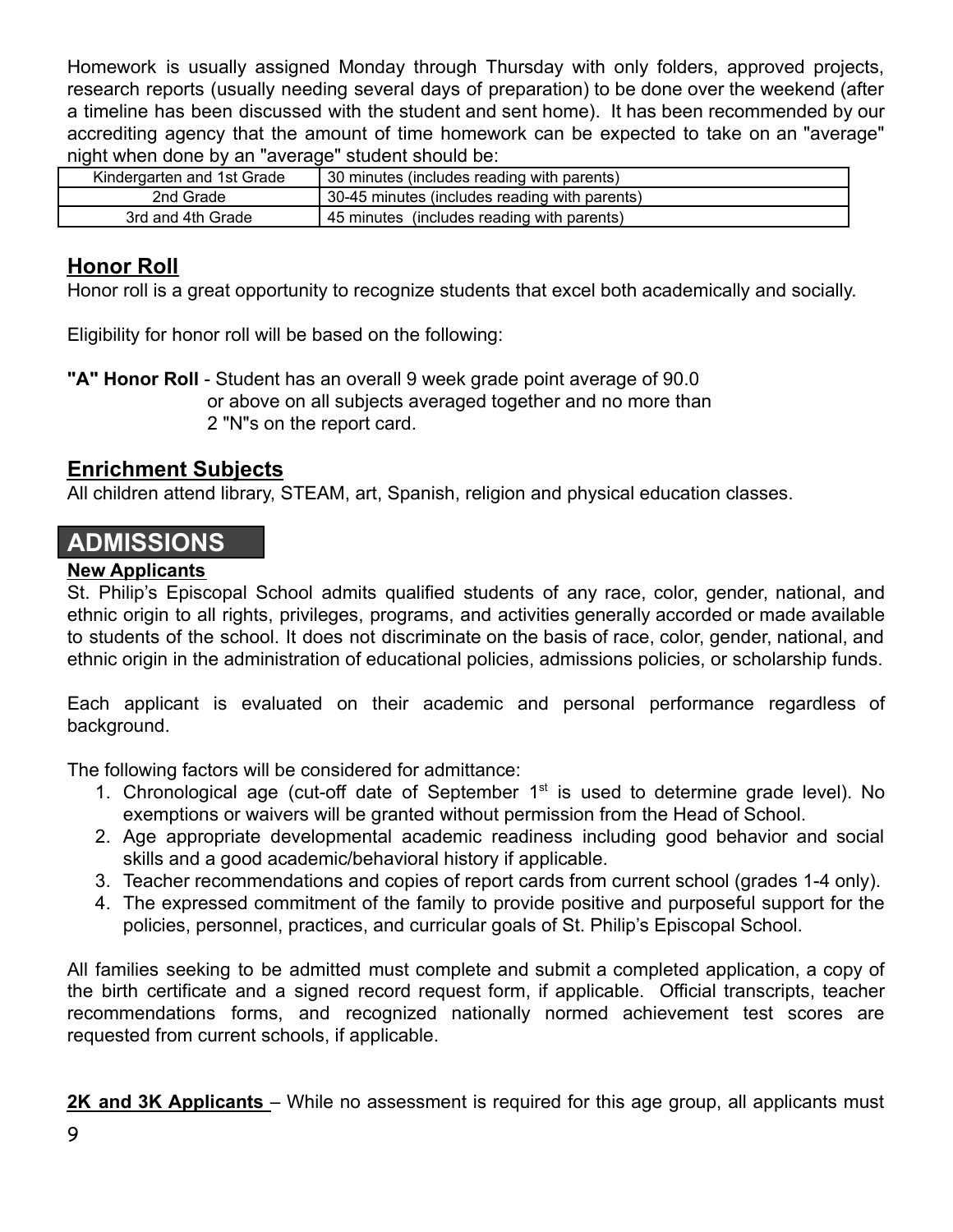go through the application process which includes submitting a formal application and birth certificate, taking a tour of the facility and meeting with administration, along with a visit to the classroom if possible. Applicants will be evaluated for age appropriate developmental readiness including fine and gross motor skills. 3K students must be "potty" trained.

**Pre-K Four and Kinder Applicants** - The child will spend time in a classroom environment and is assessed by the assigned teacher. If the applicant is currently enrolled in another school, a recommendation form is requested from the applicant's teacher. Applicants are evaluated for age appropriate developmental academic readiness including good behavior and social skills.

**First Grade – Fourth Grade Applicants** - First grade applicants are required to visit in a St. Philip's classroom and will be assessed by the teacher or the Head of School. Applicants are assessed for age appropriate reading skills, math skills and social skills. During the applicant's visit, math skills and writing skills, as well as social, emotional and behavioral skills, will be evaluated by St. Philip's faculty member. In addition, if no national test results are available and/or if there are concerns about the academic portion of the transcripts, standardized testing will be administered on campus. Applicants must demonstrate a good academic history and good behavioral scores.

Priority Enrollment policies will be followed in the placement of all students.

If the applicant has been accepted, the parents receive a formal call of acceptance and an enrollment agreement is officially offered. If an applicant is not accepted, a call is placed to the parents and a letter of non-acceptance is mailed.

If the grade level is full, but the applicant meets the requirements for admission, then parents are informed their child will be placed on a waiting list and called when space becomes available.

A new student seeking admission during the course of the regular year is required to provide, in writing, the reason for leaving the previous school. Any student seeking admission to St. Philip's School who for any reason is under suspension or expulsion from another school shall not be admitted.

**There will be a six-week probationary period during which the child's adjustment to St. Philip's will be closely monitored. During this time, the teacher will be in direct communication with the parent about any academic or behavioral concerns. At the end of this period, if deemed necessary, a conference will be held with the parents, the teacher, and the Head of School. If the student has been unable to adjust to the academic or social environment, or to the structure and discipline of the school, the school has the prerogative to ask the parent to withdraw the student at this time**.

#### **Currently Enrolled Students**

Currently, enrolled students who are invited back for the next school year will be offered enrollment agreements in February.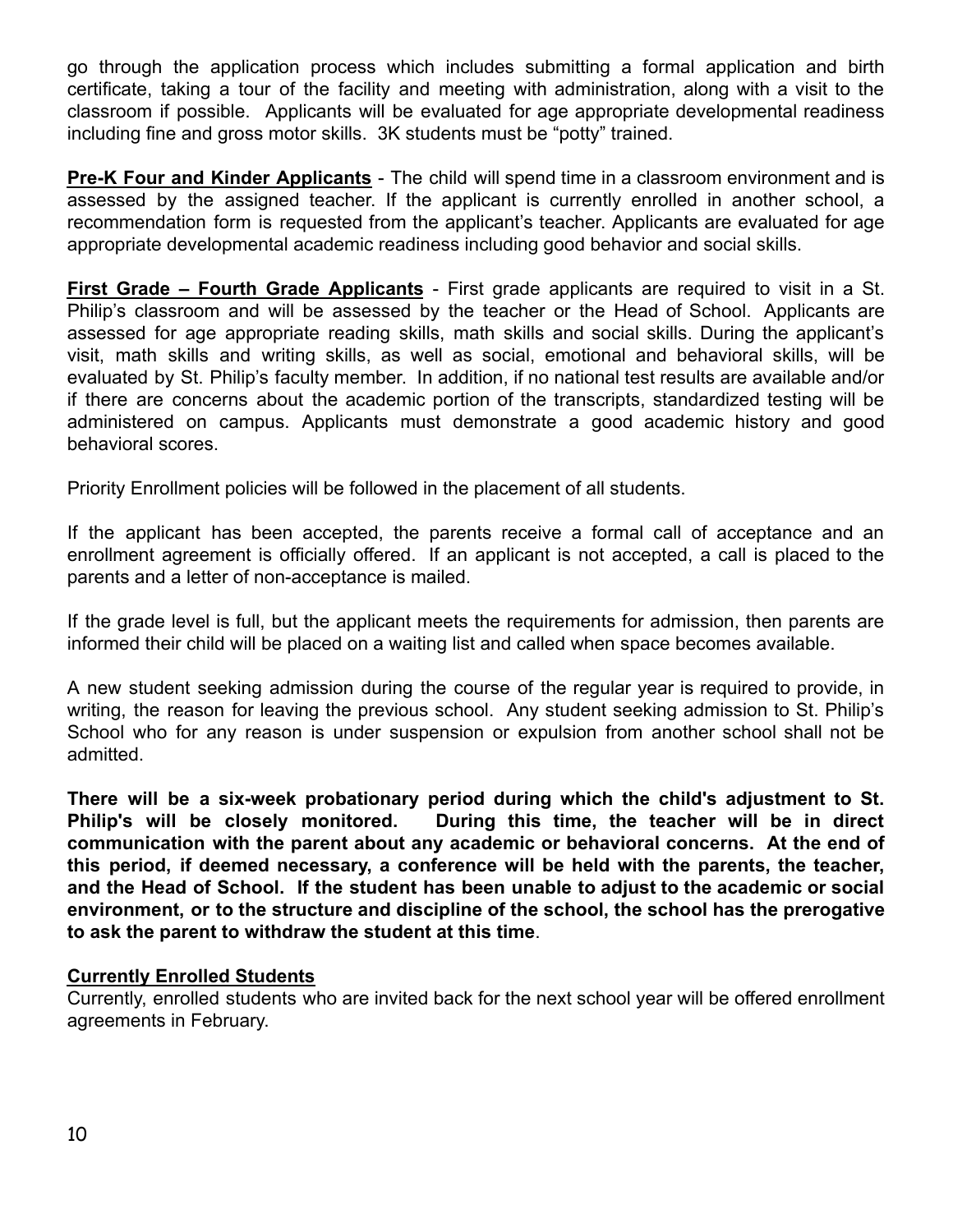## **Priority Enrollment Policies for New Applicants**

New Applicants will be placed in the following priority:

- Level 1: Siblings of families who have been St. Philip's Episcopal School for at least three (3) consecutive years
- Level 2: Siblings of all other families at St. Philip's Episcopal School
- Level 3: Alumni families

Level 4: Public

All applications will be dated and considered on a first-come-first-served basis.

# **ACCREDITATION**

St. Philip's Episcopal School is accredited by S.A.E.S. (The Southwestern Association of Episcopal Schools), an organization recognized not only by the Commissioner of Education in Texas but also by the National Association of Independent Schools.

#### **2K State Licensing Requirements**

St. Philip's is licensed with the Texas Department of Family and Protective Services and complies with all applicable licensing regulations and standards. Our 2K Program is subject to inspection by state licensing officials. The latest licensing inspection report will be posted on the wall as you enter the classroom for your viewing at any time or you may go to the state's website to view. Minimum standards and my latest inspection can be found online at www.tdprs.state.tx.us. There is also a filed copy of Minimum Standards at the daycare you can review at any time. You may also contact the local licensing office at 830-591-4343 or 361-878-3617 or even file a complaint by phone or website listed above for Abuse/Neglect.

# **AGE REQUIREMENTS**

On or before September 1<sup>st</sup> of the school year of enrollment, each child must be:

| 2K                  | 2 years old                   |
|---------------------|-------------------------------|
| 3K                  | 3 years old and potty trained |
| Pre-kindergarten    | 4 years old                   |
| Kindergarten        | 5 years old                   |
| <b>First Grade</b>  | 6 years old                   |
| <b>Second Grade</b> | 7 years old                   |
| <b>Third Grade</b>  | 8 years old                   |
| <b>Fourth Grade</b> | 9 years old                   |
|                     |                               |

St. Philip's will only accept a student after the date of September 1, if he or she is transferring from an established and recognized school and has met the admission requirements.

# **ATTENDANCE**

Regular attendance fosters the growth of positive attitudes toward learning, courtesy, and responsibility, as well as providing consistency and feelings of security for young children. **Parents should plan appointments and family trips around the school calendar**. If your child will not be in school, please call the office before 8:30 a.m.; otherwise, send a note to the teacher the next day. We are required to check the attendance of each child daily.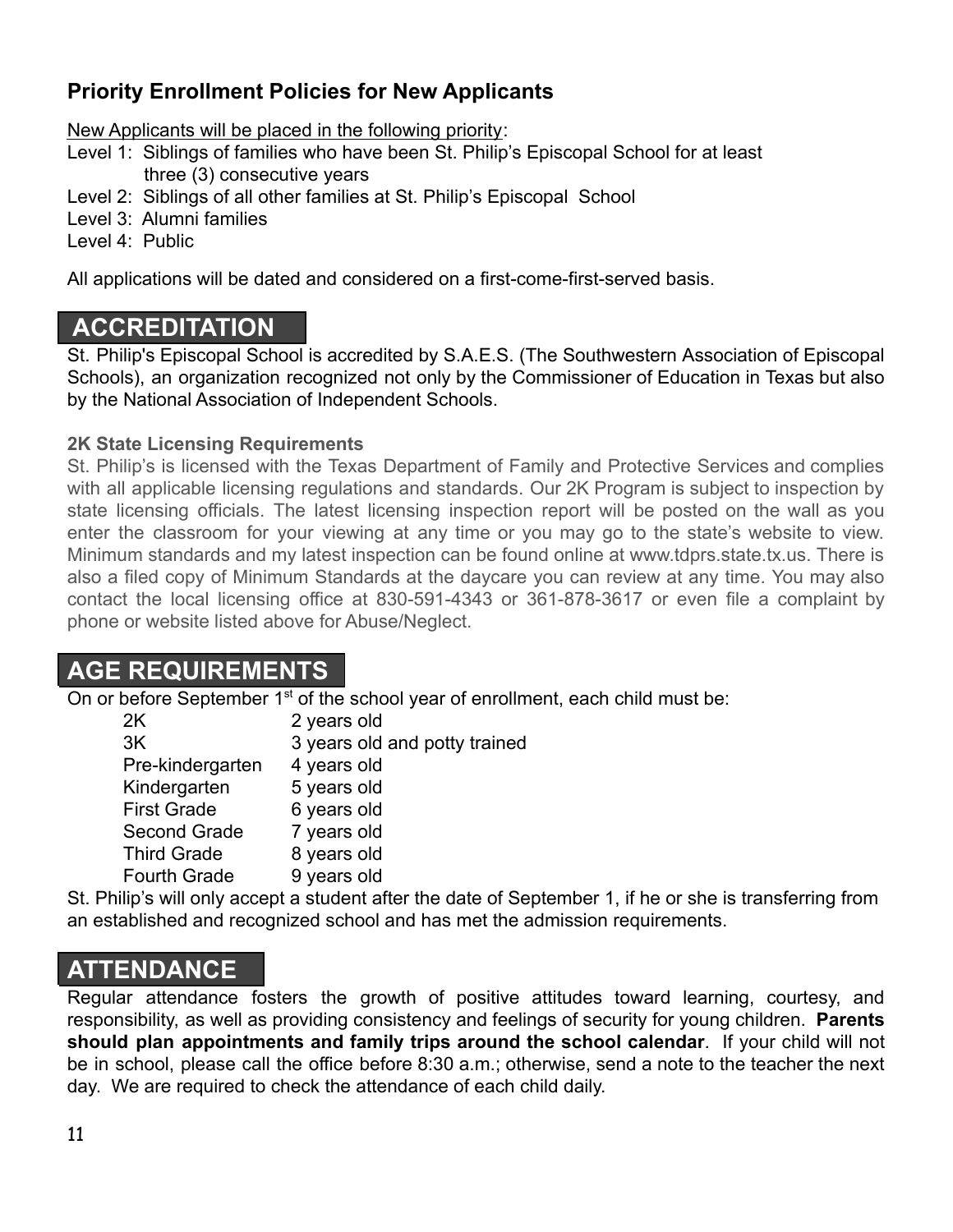#### **Arrival (COVID)**

**SPES HEALTH SCREENING PROCEDURES** SPES Staff will conduct the above health assessment upon child's arrival, at the assigned drop off area. A parent or guardian will be asked health screening questions upon drop off daily. **NOTE: If your child is sick with ANY illness or has been sick in the past 24 hours, or is not feeling well, please do not bring them to school. If anyone in your home is currently sick, with ANY illness, please do not bring your child to school. The guidelines for childcare state that your child must feel well enough to participate in normal daily activities to attend school. As always, SPES is committed to providing a safe and healthy environment, but we must work together to help protect our children, families, staff and community. Exclusion time for illness will be modified during the pandemic. Children must be symptom free for 72 hours before returning to school.**

**SPES Drop Off Procedure: 2K** Parents/Guardians will need to park, exit your vehicle and bring your child to the iron gates on Mesquite Street to meet SPES Staff. Staff will immediately conduct a temperature check/health screening at the gate with the parent present. Parents will need to wear a mask if they need to help with the temperature check.

**3K** Parents/Guardians will drive into the alley from Mesquite Street, turn left at the stop sign and remain in their vehicle at the crosswalk. SPES staff will immediately conduct a temperature check/health screening in the vehicle with the parent present.

**PK-4th grade** Parents/Guardians will drive into the alley from Mesquite Street, go straight at the stop sign and remain in their vehicle at the south gate. SPES staff will immediately conduct a temperature check/health screening in the vehicle with the parent present.

\*Drop off will begin as early as 7:30 a.m., but not before. Do not exit your vehicle prior to 7:30 a.m. Please practice physical distance strategies as you wait to drop off your child. If a staff member is not outside, please call the office at 830-278-1350. Please be patient as we implement these new policies. Staff will be moving about the campus and escorting children to/from classes and may briefly be away from the phone.

## **Attendance Policy**

St. Philip's Episcopal School's attendance policy promotes regular class attendance as an integral part of the learning process and an orderly atmosphere in which learning can take place. Parents are expected to cooperate in teaching their child/children respect for the school hours by bringing him/her on time and not requesting to have him/her dismissed early except in the case of an emergency.

Extended absences such as family trips or extenuating circumstances must have prior approval by the head of school.

Students must attend at least 90% of the days the class is offered. Any student who attends fewer than 90% of the days the class is offered will be subject to the following policy:

 $\bullet$  5 absences – Parent will receive a reminder phone call from the teacher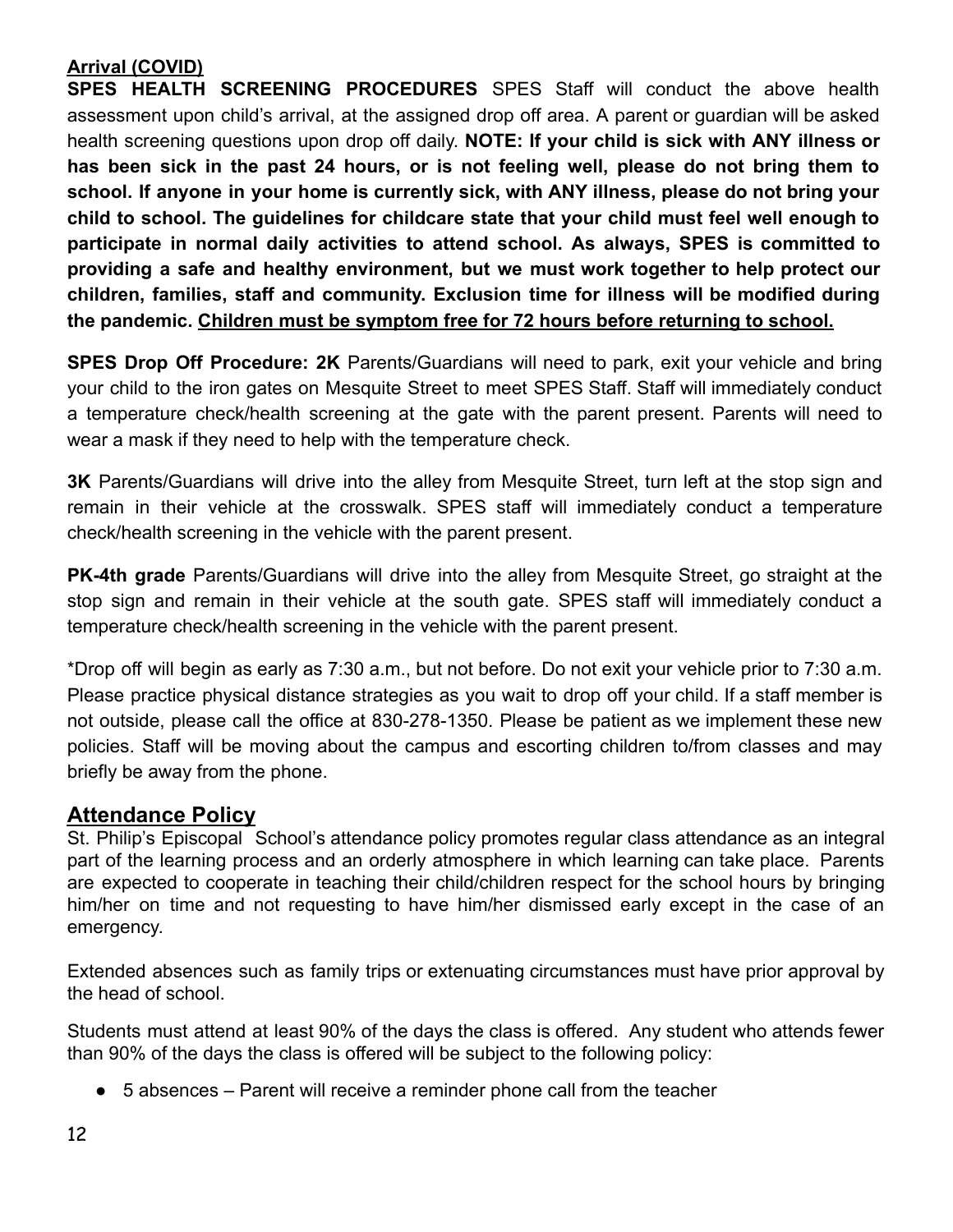- 7 absences Faculty member will notify the principal and a notification letter will be sent by the school office via email and US mail to the parent
- 10 absences Parents will have to petition in writing for credit to the Head of School and the Executive Committee of the School Board.

#### **Tardy Policy**

School begins promptly at 8:00 a.m. Students arriving after this time must report to the office with an adult for a tardy slip. Tardiness is a disruption to the learning atmosphere and is disrespectful of the teacher's and other student's time. **Therefore, prompt arrival is a priority.** Arriving 10 minutes early enables your child to have a relaxed beginning to the school day and an opportunity to visit with his/her teacher and friends. If a student accumulates more than 5 tardies or absences in a six week period, the student and parents will be asked to meet with the Head of School to discuss the problem.

#### **Extra-Curricular Activities Attendance**

Students who are absent from school for any reason shall not be allowed to participate in school-related activities on that day or evening.

#### **Returning To School**

When returning to school after an absence, a student must bring a note to the teacher signed by the parent that describes the reason for the absence. **Medical and dental appointments are to be verified by a note from the doctor. Parents are asked to schedule these appointments after 3:30 p.m., so as not to interfere with class**.

Students who have been absent for any reason must make up the work they missed within the time prescribed by the teacher. A student absent on days when tests are scheduled will be tested upon his/her return to class, or at the teacher's convenience. Failure to make up work will result in academic penalties. A student shall receive a zero for any assignment or test not made up within the allotted time.

A note signed by the student, even with the parents' permission, will be considered a forgery and the student will be disciplined.

#### **Sign In/Out**

Parents must sign their child out if they leave school before the end of the day and sign them in when returning during the day. If the child needs to leave early due to an emergency, please notify the office in writing. If the parent sends someone else to pick up their child during school, even if that person is listed on the child's application, the parents must notify the teacher in writing and that person must sign the child out from the office.

## **BOARD OF TRUSTEES**

The Board of Trustees is the governing body of the school. The Board shall have the power and authority to determine school policies, rules, and regulations. The Board of Trustees shall be subject to the oversight of the Vestry of St. Philip's Episcopal Church and the Diocese of West Texas as set out herein or required by the Canons of the Diocese of West Texas.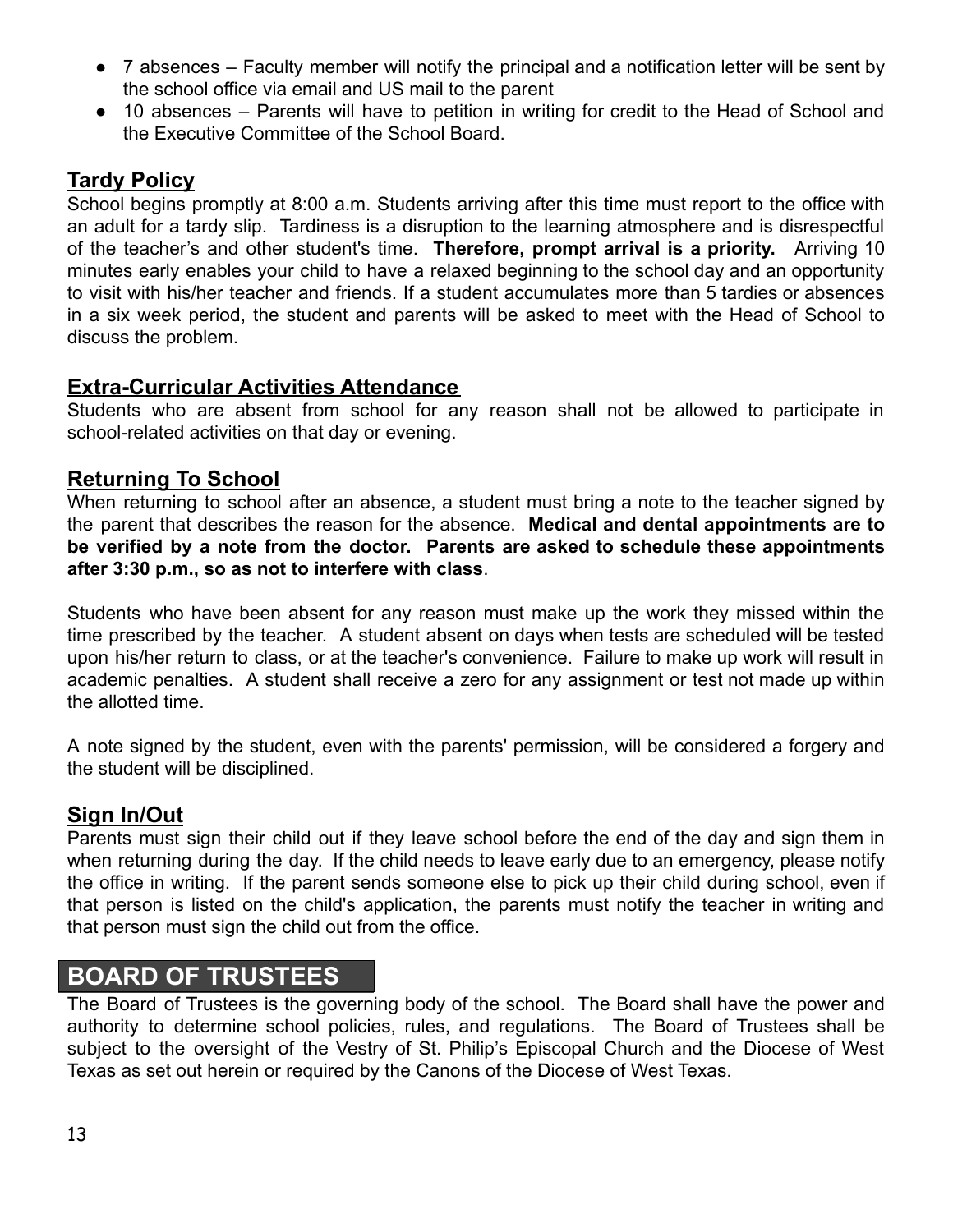The membership of the Board of Trustees of the school (board) shall consist of members in good standing of St. Philip's Episcopal Church (six members) and parents (4 parents) of school children.

Paid employees of St. Philip's School are ineligible to serve on the Board of Trustees. No trustee of the day school shall serve the school in any management capacity.

Parental issues must be handled at the level at which they arise, typically at the classroom level. Board members have no employees at the school and may not insert themselves in parent-teacher conflicts. If you have concerns, please follow the chain of command as listed under "Grievance Procedures".

## **COMMUNICATION**

It is our goal to ensure parents are always informed of the happenings at our school. We do this through:

#### **Class Dojo**

Parents will be invited to join Class Dojo. Please download the app or sign up from your computer. Dojo is an excellent way to communicate with your child's teacher, receive reminders and updates from your child's teacher, and see things that are happening in the classroom.

#### **Smart Send Pro**

Parent alert allows us to send out voice, email and text messages to families regarding important events, reminders, and emergency situations. It is vital that we have the correct information in our system for your family. Home phone numbers, cell numbers, and email addresses should be updated immediately in the case of a change.

#### **Gradelink App**

Please download the Gradelink app on iPhone or android for and use school code 2480 for news, alerts, calendar, payments and more.

#### **Monthly Newsletter**

A comprehensive monthly newsletter will be sent at the beginning of each month with information on upcoming events, school news, and the monthly lunch menu. This newsletter will be sent in the folder and also emailed each month.

## **CONFERENCES (COVID)**

This year most parent/teacher conferences will be held virtually through zoom or google meet. The teachers and the Head of School are always eager to confer with you about your child's progress or about any aspect of our program. The school has assigned mandatory conferences in the fall and spring. These conferences are scheduled specifically for you to learn about your child's progress and express concerns or questions that you might have. However, if the parent or the teacher feels a need for additional conferences, they may be called at all levels.

All teachers have a scheduled conference time each day. If you wish to meet with a teacher, call the school or email your teacher to arrange for a conference. If you are unable to meet during the day, teachers can also meet with you before 7:30 a.m. or after school, depending on the situation. In order to make these conferences productive, please do not bring your child or his/her siblings.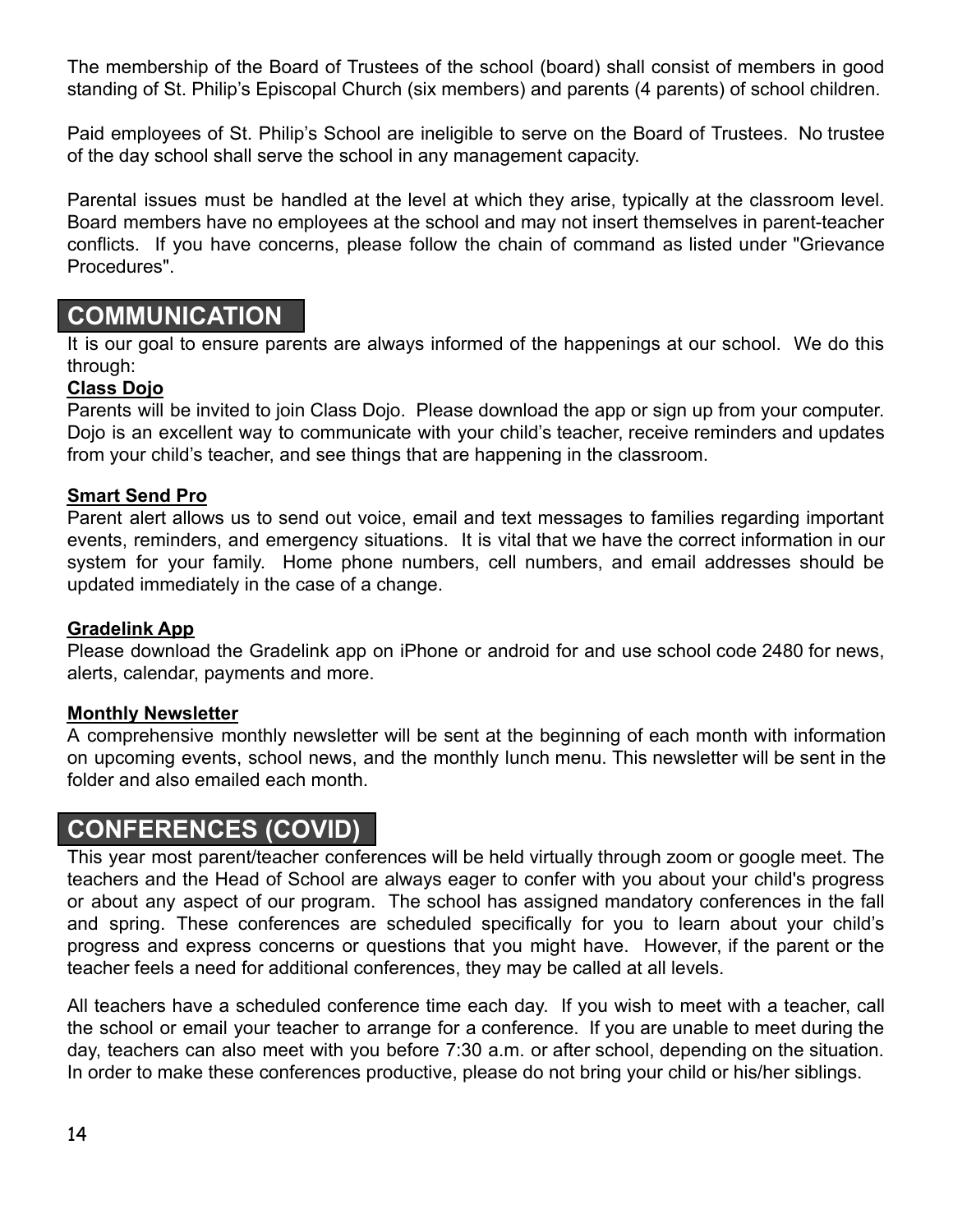## **DISCIPLINE**

Please read a sign Discipline and Guidance Policy at the end of this document.

Students at St. Philip's are expected to maintain high standards of personal conduct including attitudes, behavior, language and respect for others. Our mission statement expresses the desire to educate the whole child - including socially and emotionally.

St. Philip's strives to promote self-discipline and acceptable behavior through consistent, positive reinforcement in all areas. It is our goal through this discipline policy to provide a safe, healthy, and nurturing atmosphere in which all children will grow and learn in a developmentally appropriate manner consistent with sound educational principles and within the bounds of Christian doctrine.

St. Philip's School reserves the right to require alternative educational placement if,

in the opinion of the Head of School, the needs of the student, other students in the class, or the best interest of the school so indicate.

#### **Classroom Expectations**

Should unacceptable behavior be displayed in the classroom, consequences determined by the teacher will be enforced. Each grade level team is responsible for establishing the rules of behavior and consequences shown on conduct sheets. Should the misbehavior be severe and/or persistent, the following steps will be taken:

1. The first exclusion from the classroom will require the student to go to the Head of School's office for a conference with the student and the teacher. The parent will be notified of the behavior.

2. A second exclusion from the classroom will require the parent to pick up the child for the day and a parent-teacher-Administrator conference will be called. A behavior management plan will be written and agreed upon at the time of this conference stating expected behavior as well as the consequences for student misbehavior. The teacher, parent, administrator and student will all sign this plan to show agreement. A two-week probationary period will begin at this conference. If expected behavior is not met during, or at the conclusion of the probationary period, the student will be asked to withdraw from St. Philip's.

#### **Out of Classroom Activities**

All students are expected to follow the rules of their classroom, in special subject classes as well as at any school function. Special subjects and classroom teachers will have similar rules and consequences for misbehavior. Severe or persistent misbehavior at any activity outside the classroom (i.e. special subjects, lunchroom, playground or extra-curricular activities) will result in an immediate exclusion in the Head of School's office and the above steps will be taken. Special subjects are included in our curriculum as a way of enriching our students and our overall school and students are expected to take them seriously.

All school employees will have the authority to discipline any student who is misbehaving. \*\*All school activities require acceptable discipline as well as academic success. For discipline problems, the school policy will be determined on a case by case basis by the Head of School.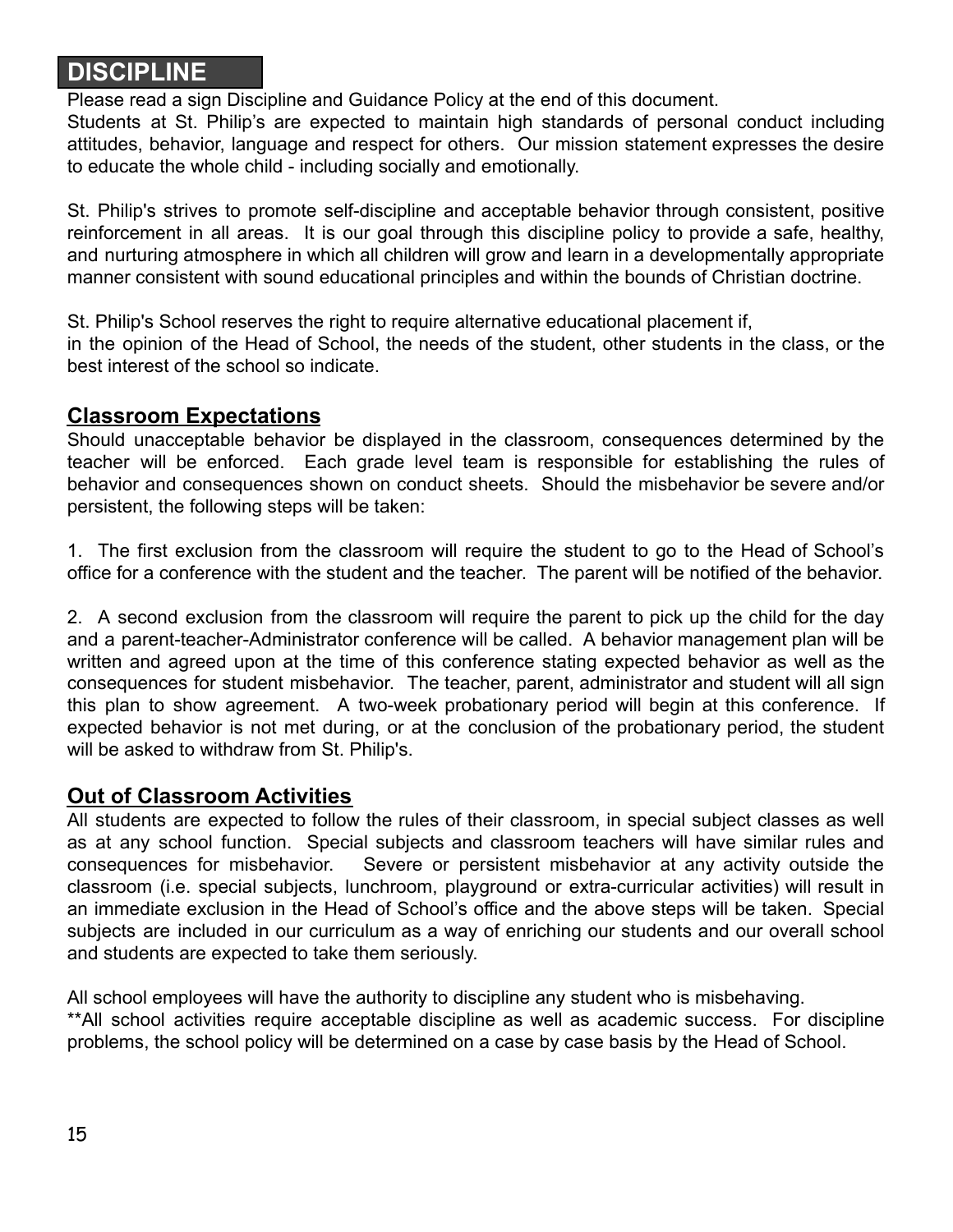# **DISMISSAL (COVID)**

The end of the day in all classrooms is a time in which teachers will be working with students on a variety of organizational skills including planning homework, calendar planning and making sure that students are up to date on all school work. It is vital that students be in class for this time. Therefore, we ask that you not pick your children up between 3:00 – 3:30 p.m. **Parents should plan appointments and family trips around the school calendar**.

**SPES 3:30 Pick Up Procedure: 2K** A SPES staff member will bring your child outside to the iron gate on Mesquite Street. Parents will need to park and exit their vehicle to greet their child on the sidewalk in front of the iron gate on Mesquite Street. Please practice physical distance strategies while waiting to pick up your child.

**3K** Parents/Guardians will drive into the alley from Mesquite Street, turn left at the stop sign and remain in their vehicle. SPES staff will bring your child to the car. Please exit your vehicle to greet your child and buckle them into their car seat.

**PK-4th grade** Parents/Guardians will drive into the alley from Mesquite Street, go straight at the stop sign and remain in their vehicle at the south gate. SPES staff will bring your child to the car. Please exit your vehicle to greet your child and buckle them into their car seat/seat belt (if needed).

**\***Safety First: Please take your child's hand and walk them to/from the car. Do not allow children to run on the sidewalk or street near the parking spaces or enter into the parking lot unattended.

We will not release a child to an unauthorized driver without written permission from the parent or guardian. Acceptable forms of pickup changes or written permission include a signed note, signed fax or email that comes from an email that is on file with the school office. Text messages will not be accepted. Verbal authorization will be at the discretion of the Head of School.

Students who haven't been picked up by 3:40 p.m. will be escorted to the after school care classroom area. Parents will be required to sign them out with the office, after 3:50, a fee of \$10.00 will apply.

# **DRESS CODE/UNIFORMS**

*Students may purchase their uniform polos anywhere and have them embroidered with the approved logo at Southwest Uniforms, 223 N. Getty St., Uvalde.*

#### *Dress Code (updated 6/18)*

The purpose of wearing uniforms is so attention will not be focused on dress but on academics and character. A dress code gives children pride in their school, a feeling of belonging, and a sense of orderliness that will carry over into academic areas.

Starting the first day of school, students must be dressed in uniform. The uniform should be neat, mended, and clean at all times. Discolored, stained, or torn uniforms should be replaced.

Special non-uniform days will be announced throughout the year. However, the "dress code" will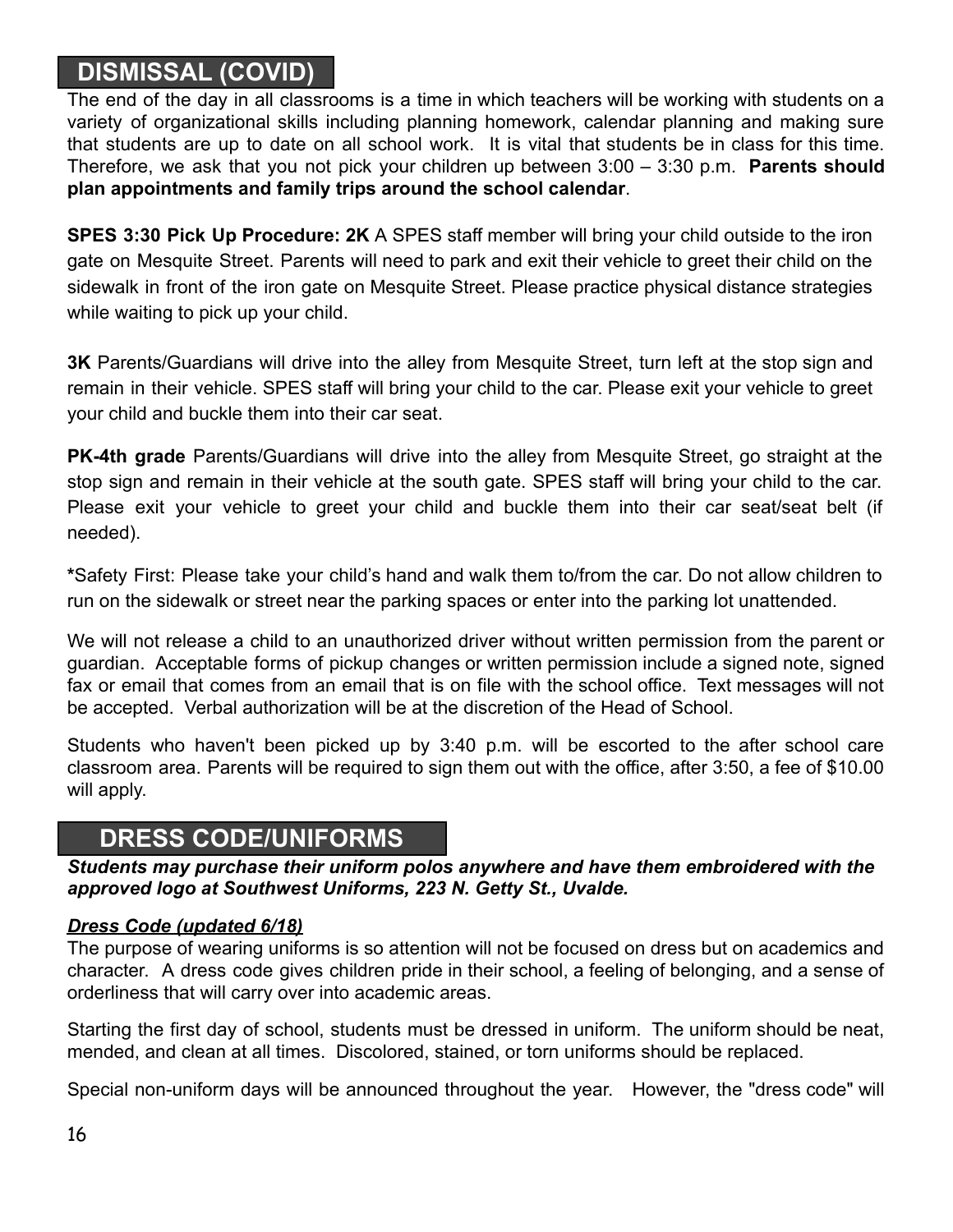still be in effect for these days as well, shorts must be the appropriate length, shirts may not have inappropriate printing on them and midriffs will be covered. Sleeveless shirts are acceptable as long as they are not spaghetti strap camisoles, halter tops, ribbed undershirts or any other type of tank top.

**Extremes in hairstyle and jewelry are discouraged. Girls' bows should be red, white, black or blue in color. Headbands should be flat (no ears, horns, etc.) and should be red, white, black, brown, blue, silver or gold in color. Jewelry should be minimal and should not cause a distraction to the student or others. Boys must keep their bangs shorter than the eyebrows and the back of their hair shorter than their shirt collar. Boys are not allowed to wear earrings.**

\*2K and 3K students may wear a blue t-shirt with the St. Philip's logo rather than a polo.\* Monday – Thursday

- ✦ St. Philip's Episcopal School collared uniform shirt with embroidery symbol
- $\triangle$  Khaki bottoms (pants, shorts, skirts, skorts) Dress code length
- ✦ No show or white socks
- ✦ Closed-toe, rubber-soled shoes (tennis shoes)

Friday

- ✦ St. Philip's Episcopal School Friday Shirt or collared uniform shirt with embroidery symbol
- ✦ Blue jean bottoms (pants, shorts, skirts, skorts) Dress code length
- $\triangleleft$  No show or white socks
- ✦ Closed-toe, rubber-soled shoes (tennis shoes)

Cold Days

- ✦ St. Philip's Episcopal School collared shirt with embroidery symbol
- ✦ Khaki bottoms (pants, shorts, skirts, skorts)- Dress code length
- ✦ Long-sleeve white shirt worn under the short-sleeve St. Philip's Episcopal School collared shirt with embroidery symbol
- $\triangleleft$  White leggings may be worn with skirts
- ✦ No show or white socks
- ✦ Closed-toe, rubber-soled shoes (tennis shoes)

Rainy Days

- ✦ St. Philip's Episcopal School collared shirt with embroidery symbol
- ✦ Khaki bottoms (pants, shorts, skirts, skorts)- Dress code length
- $\triangleleft$  Raincoat and hat (no umbrellas)
- ✦ No show or white socks
- ✦ Closed-toe, rubber-soled shoes (tennis shoes) **Rainboots are NOT allowed unless they slip over shoes.**

Shoes should fit well and be in good condition and must be uniform compliant (closed-toe, rubber soled shoes). **Boots, cleats, flip flops, crocs, clogs, backless or platform shoes are not safe for activewear and are unacceptable. This applies to preschool children as well as grade students**. Exceptions to this rule may be determined by the Head of School. **Students who are unable to tie their own shoes should wear velcro or other non-tying shoes.** Shoes should not have lights, rollers, or other special effects that might be a distraction in the classroom. **Socks must be worn at all times.** No show type socks may be any color; **long socks must be white.**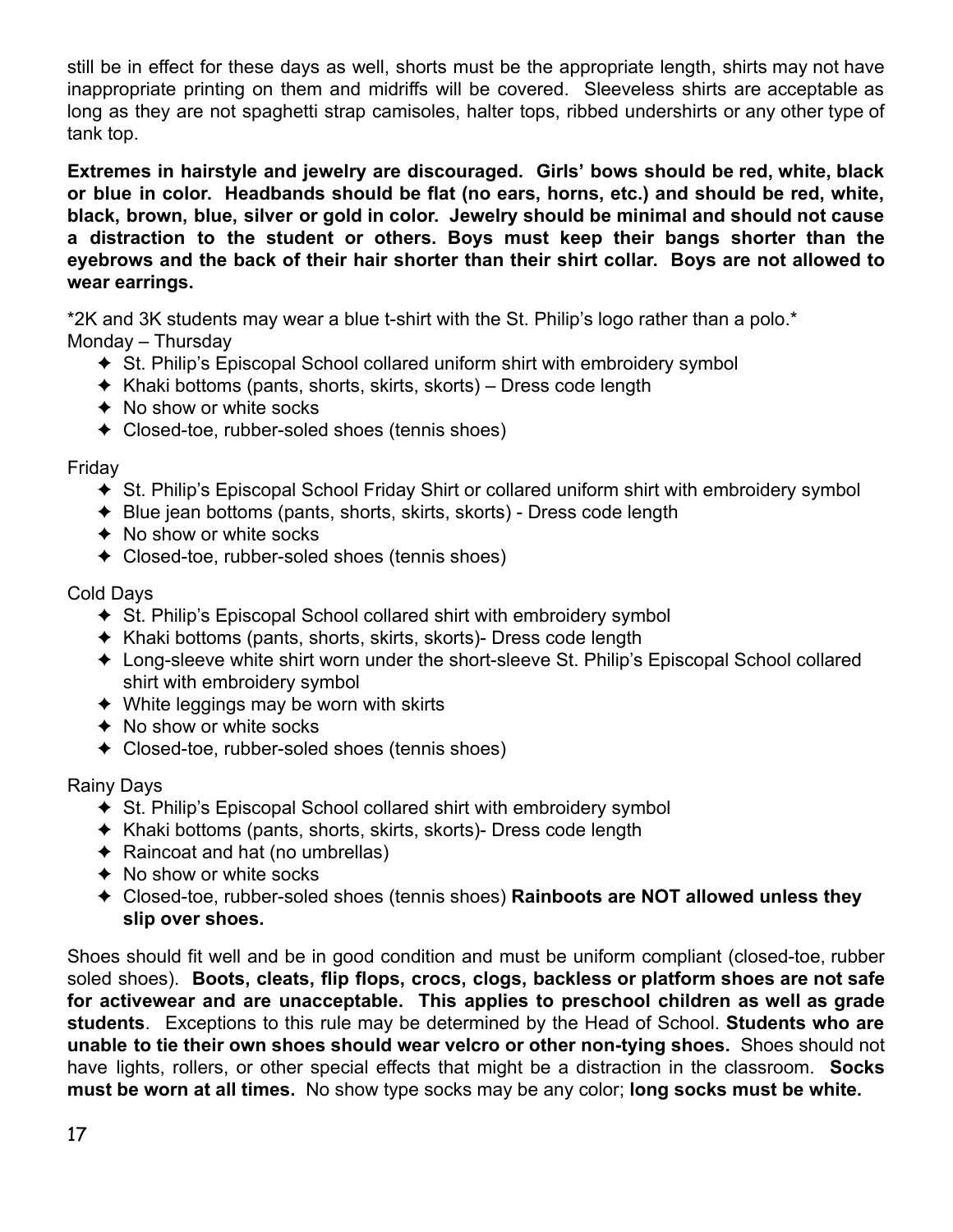Students may wear non-uniform "outerwear" to and from school and outside for play. Outerwear will consist of coats and jackets that the children wear during outside play. Only St. Philip's Episcopal sweatshirts may be worn over St. Philip's Episcopal School collared shirts. **Heavy coats and jackets may also be worn but must have a zipper in the front.** Label all garments such as coats and sweaters.

**Students who wear inappropriate attire will be required to report to the office and will not be allowed back to the classroom until he/she has changed into appropriate attire. Students will be sent home if necessary.**

Paint and glue are used frequently, and although we use aprons or "paint shirts", there is no guarantee that your child will come home spotless.

## **EMERGENCY PROCEDURES/EVACUATIONS**

If at any time, due to inclement weather, the Uvalde Public Schools announce their decision to close their schools, St. Philip's will also close. The teacher has prepared an "Emergency Telephone Calling Tree" to be used to relay emergency information as quickly as possible within your child's classroom.

In the event an off-campus evacuation should ever be required, our pre-designated emergency location is First Baptist Church (directly across from the school) or First State Bank of Uvalde.

Fire drills are conducted monthly (obstructed and unobstructed) and severe weather drills and intruder drills are conducted quarterly. In addition, a crisis management plan is in place and all teachers have a copy of what to do in the event of an emergency. A copy of this plan is located in the back of this handbook.

Please be sure to keep the school informed if there is a change in your telephone numbers or address. It is also wise to send a written note to the teacher notifying the office if you (the parent/s) will be out of town and if special arrangements have been made for your child.

## **FIELD TRIPS**

Field trips and class parties are an integral part of the curriculum. **If you are driving or assisting with a trip or party, your undivided attention is needed to make the trip activity safe and productive for all students. Siblings or young children may NOT attend field trips.** The use of cell phones is not an option while driving and should be used for emergencies only.

Smoking and alcoholic beverages are forbidden on field trips. Only licensed and insured adults who have completed a background check and Safeguarding God's Children training may drive children other than their own on field trips. A copy of the driver's license, background check, and proof of vehicle insurance is required and should be filed in the school office before driving on a field trip.

Every child must use a seat belt at all times and every child must have a signed St. Philip's Permission Slip. Other forms are not acceptable. Any child who is younger than 8 years of age OR is less than 4'9" in height must be secured in a child's safety car seat.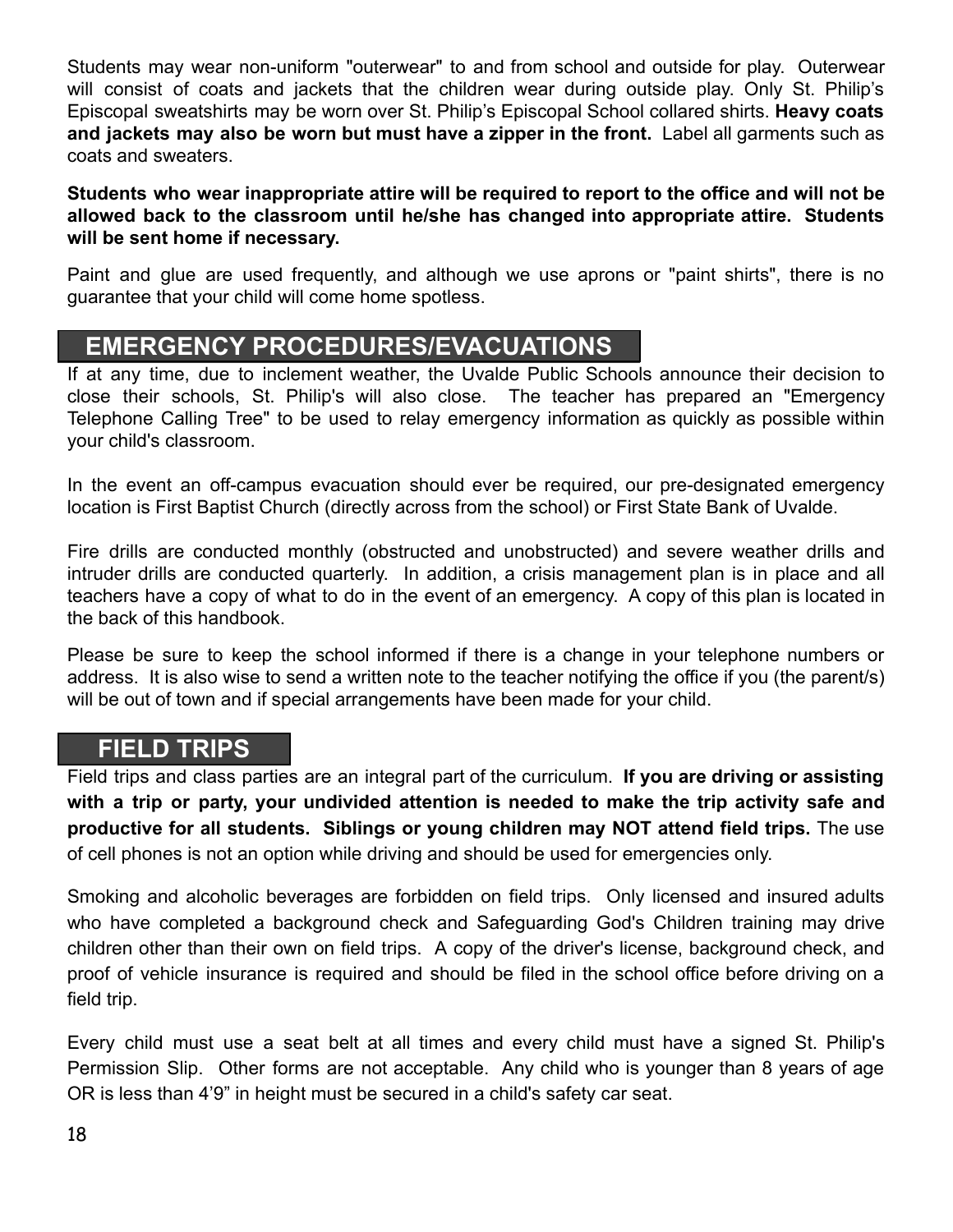## **FINANCIAL ASSISTANCE**

Any student who qualifies for admission but does not have the necessary family financial resources to attend St. Philip's may apply for tuition assistance. St. Philip's uses an independent financial screening company, FACTS Management Company for Grant & Aid Assessment. Applications and information may be obtained in the school office or online at [https://online.factsmgt.com](https://online.factsmgt.com/)

Within the limit of funds available, St. Philip's tries to make tuition assistance available on an annual basis. Applicants must reapply for financial assistance each year and submit their applications by May 1. Tuition assistance is available on a first-come-first-served basis to those families who meet the financial assistance criteria.

# **GENERAL SCHOOL PROCEDURES**

#### **Cell Phones**

Students are not allowed to have cell phones, iPads, Kindles, pagers, or any other communication device at school unless it is a special circumstance approved by the Head of School. Parents who need to contact their child during school hours should call the school office. Students will not be pulled out of class for phone calls unless approved by the principal.

#### **Development**

Part of being involved in the community of St. Philip's Episcopal School means that we actively respond to the call of our Christian imperative to assist others, and we continue to develop ourselves to enhance the educational environment for our students. In order to do so, fundraising is a vital part of our commitment to the school.

There are three ways for your family to give back to St. Philip's:

**Donations** are normally given throughout the school year. Promise fund gifts go toward staff development, enrichment, technology and so much more.

**Endowments** are a way to make a permanent gift to the school. Contributions can be designated for scholarships, program support, facilities support and faculty support.

**Scholarships** are a way to ensure a diverse student body. Gifts may be given to provide assistance for current students within the operating budget or to provide future scholarship monies in the scholarship fund.

For more information on any of these opportunities, please contact the school office at 278-1350.

#### **Drug-Free Environment**

Any person caught possessing, using, promoting or distributing alcohol or drugs while on the St. Philip's campus will be dismissed immediately and the proper authorities will be called. Any person caught possessing a firearm while on the St. Philip's campus will be dismissed immediately and the proper authorities will be called. Tuitions will not be refunded.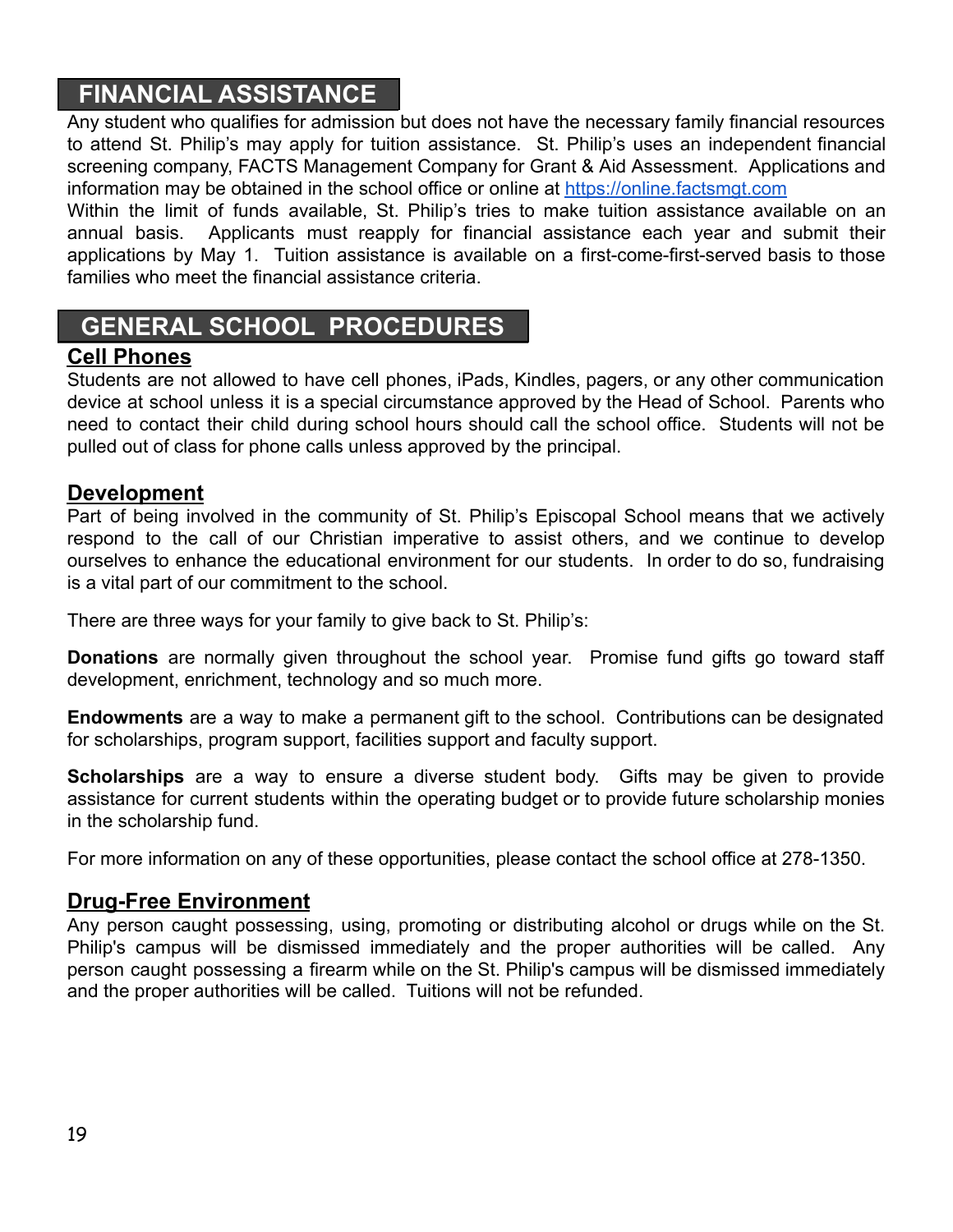### **Gun Free Zone**

Licensed and unlicensed individuals are prohibited from carrying a gun on school or church property, whether openly or concealed. The posting of signage to restrict carrying a gun is not necessary to comply with the law.

The 2019 legislation states that a school may *not* prohibit a licensed individual from storing a firearm or ammunition in a locked, privately owned or leased vehicle, provided that the firearm or ammunition is "not in plain view." **This portion of the amendment applies only to "a school district or open enrollment charter school" and** *does not apply* **to our parochial schools.** Media coverage has not made this distinction well known, and a reasonable person might conclude that the new law applies to our parochial schools.

### **Lost & Found**

Lost items are kept in front of the school office. We will be happy to try to keep your child and his/her possessions together but please be sure to label all personal belongings, especially sweaters, jackets, lunchboxes and backpacks. We are not responsible for lost items. All items not claimed at the end of each semester will be donated to charity.

#### **Notes To/From Home**

Please provide your child with a backpack in order to carry notes to and from school. However, in an effort to be environmentally friendly, most communication will take place through email. Please be sure to check your child's backpack and your email on a daily basis. School wide information can also be found on our website.

#### **Parties (COVID)**

At this time parents may help plan and provide refreshments for parties but will not be allowed to assist in the classroom.

Birthday Parties: The parent of a birthday child may bring refreshments to be served in the classroom at the end of the school day in order to minimize classroom disruption. Presents should not be brought to the classroom. No flowers, balloons, etc. should be delivered to the classroom.

Class Parties: The Room Parent should make arrangements with the classroom teacher when planning traditional parties, such as those at Halloween, Christmas, Valentine's Day, and Easter. Individual end-of-year class parties may be held after school, not during school hours. The whole school participates in an end-of-year school party held off-campus.

Private Parties: It is inappropriate for parents to bring private party invitations to school unless ALL the children in the class are invited or unless it is an all-girl or all-boy party.

#### **Selling/Distributing Items on Campus**

Selling items to classmates is prohibited except at the discretion of the Head of School. Any material intended for distribution to the students must be approved by the Head of School.

#### **Student Records**

Each student's official record is housed in the general administrative area and consists only of material that can be shared with the student's family. These files include transcripts, testing scores, admissions date, correspondence, and reports that have been shared with parents and guardians.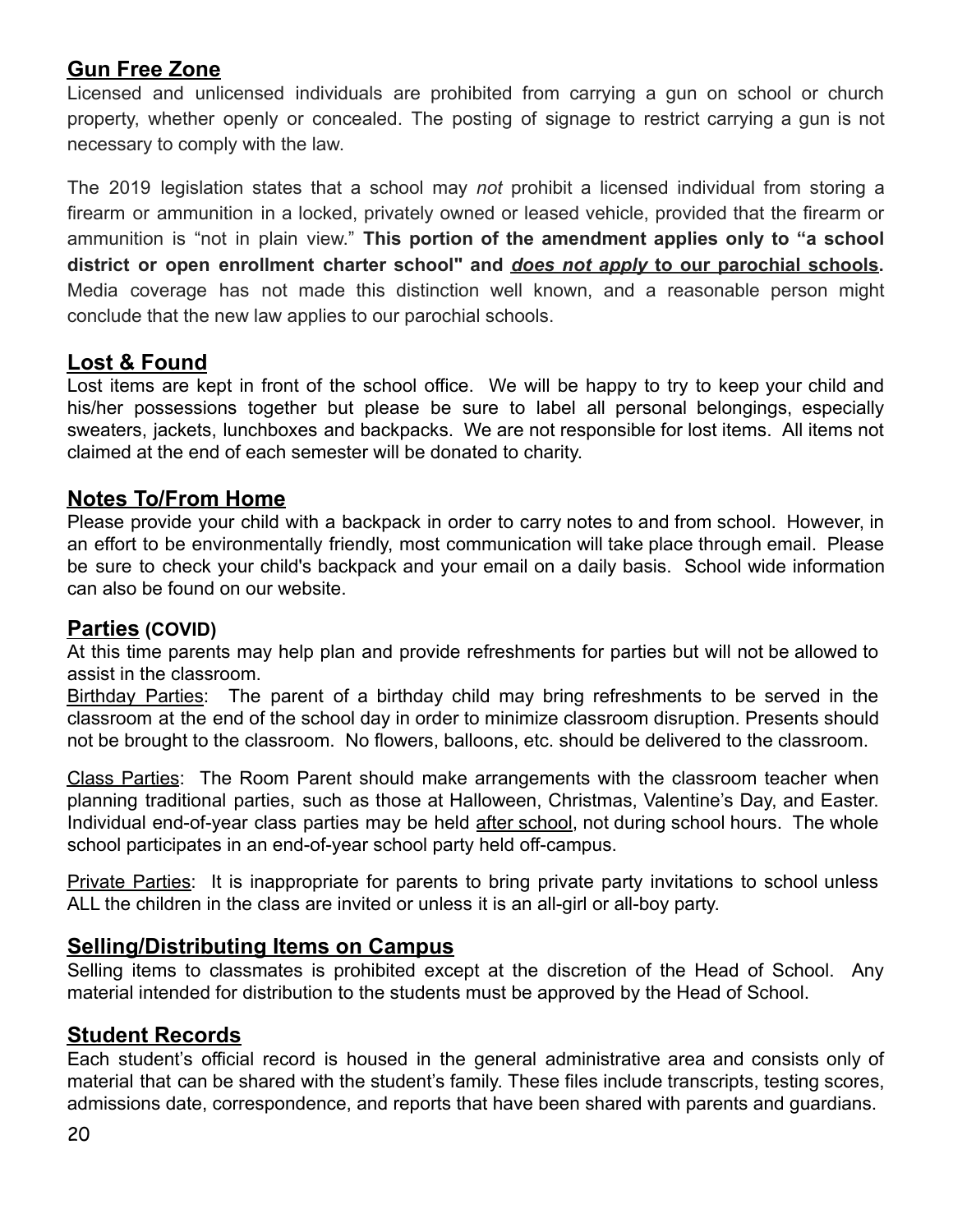#### **Ways to Help**

St. Philip's Episcopal School welcomes any gift in the form of a donation or memorial. Gifts may be designated for a specific use, such as for financial aid, library, etc. If not specified, gifts will be left to the discretion of the Head of School.

School fundraisers help to close the gap between budget needs and tuition income. In order for our fundraisers to be successful, we need each family to participate to the fullest extent of their abilities.

#### **World Wide Web**

St. Philip's Episcopal School has recently updated its web page on the World Wide Web. We are excited about the possibility of visiting with other classes, publishing our work, and in general, showing off our school to others. We can also be found on Facebook and Instagram.

To view our page, visit us at: **WWW.SDESUValde.org** 

# **GRIEVANCE PROCEDURES**

**Parent grievances will be heard.** Procedures formalized by the Board of Trustees of St. Philip's Episcopal School require that parents consult the teacher first when they need to discuss their child's progress or a concern that they might have. If there are problems that cannot be satisfactorily resolved, parents should then consult with the Head of School. The Head of School may wish to arrange a conference between the parents, teacher, and Head of School and when appropriate, the student. The School Board will hear grievances that cannot be satisfactorily concluded by the principal. The School Board shall establish the time, length, rules, and procedures to hear such grievances from all parties involved.

# **HEALTH POLICIES**

All new students must provide a current shot record no later than their first day of school. Students with an immunization record that indicates that they are not current on their vaccines may be enrolled provisionally for 30 days. They must have a schedule in place with the doctor to receive subsequent doses as rapidly as medically feasible. If after 30 days the student is not in compliance, the school has the right to exclude the student from school attendance until the required dose(s) is administered.

#### **IMMUNIZATION REQUIREMENTS**

| <b>DTaP</b><br>(DTap/DTP/DT/Td/Tdap)    | 5 doses or 4 doses | 5 doses unless $4th$ dose is<br>administered after 4 yrs. of age.<br>Students 7 yrs. and older need 3 if<br>one dose was on/after 4 <sup>th</sup> birthday.                                     |
|-----------------------------------------|--------------------|-------------------------------------------------------------------------------------------------------------------------------------------------------------------------------------------------|
| <b>Polio</b>                            | 4 doses or 3 doses | 4 doses of polio; one dose must be<br>received on/after 4 <sup>th</sup> birthday. 3 doses<br>meet the requirement if the 3 <sup>rd</sup> dose<br>was received on/after 4 <sup>th</sup> birthday |
| <b>MMR</b><br>(Measles, Mumps, Rubella) | 2 doses            | First dose must be received on/after<br>1 <sup>st</sup> birthday                                                                                                                                |
| Hep B                                   | 3 doses            |                                                                                                                                                                                                 |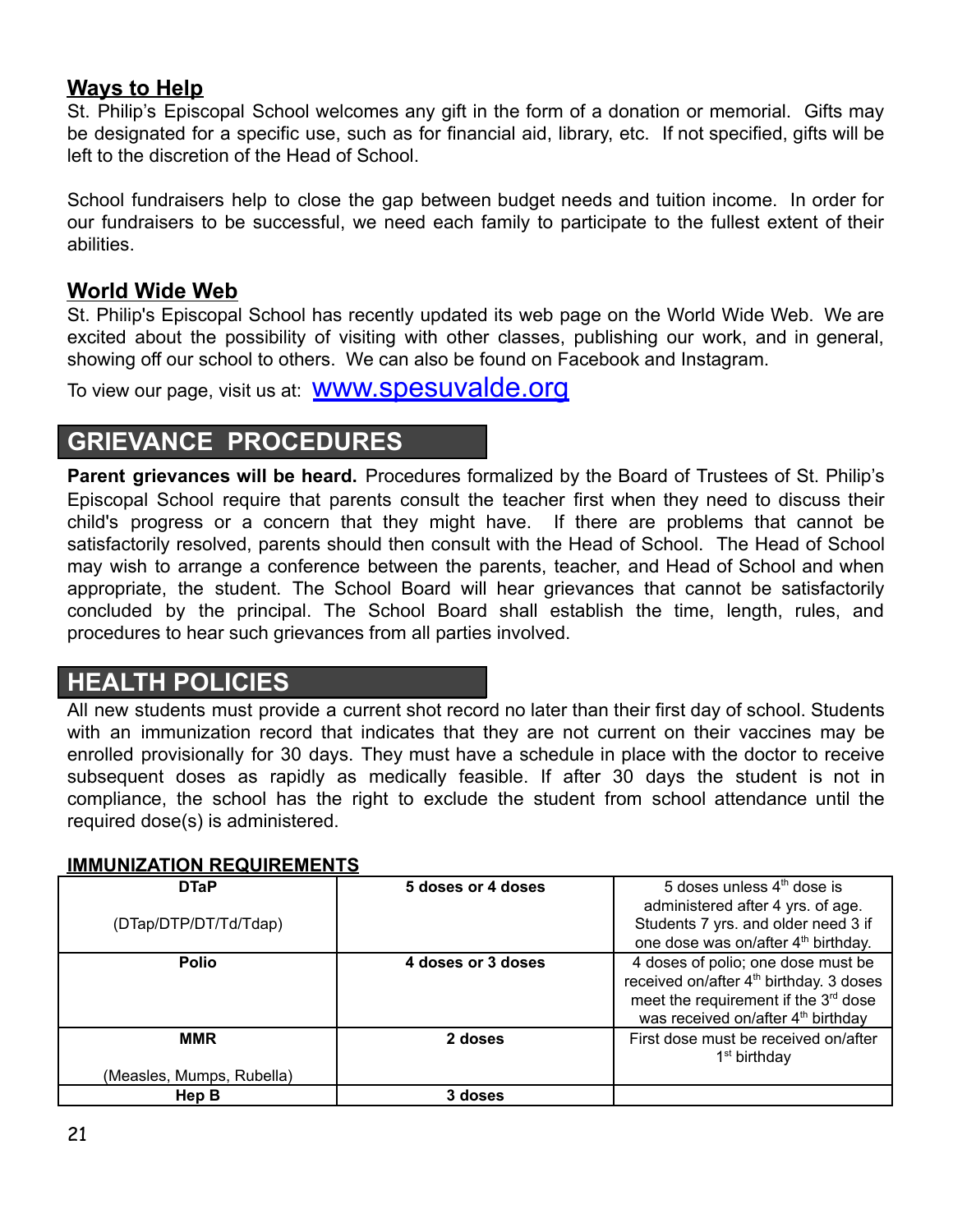| Varicella | 2 doses | First dose must be received on/after<br>1 <sup>st</sup> birthdav |
|-----------|---------|------------------------------------------------------------------|
| Hep A     | 2 doses | First dose must be received on/after<br>1 <sup>st</sup> birthdav |
| PCV7      | 4 doses |                                                                  |

A religious exemption dated prior to September 1, 2003, is considered a lifelong exemption to the immunization requirements. Otherwise, Exemptions for Reasons of Conscience is a two year exemptions **ONLY** and the original form is kept in the student's file.

#### **Communicable Diseases**

The major criterion for exclusion from attendance is the condition's probability of spread from person-to-person. A student may have a non-excludable disease, yet require care at home or in a hospital. The school requires a note from a parent or physician for readmission regardless of the reason for the absence.

| <b>CONDITION</b>                 | <b>EXCLUDE</b>  | <b>READMIT</b>                                                     |
|----------------------------------|-----------------|--------------------------------------------------------------------|
| AIDS HIV Infection               | No <sup>*</sup> | When the physician determines                                      |
| Campylobacteriosis               | Yes             | After diarrhea and fever subside                                   |
| Chickenpox                       | Yes             | After 7 days from onset of rash, except immunocompromised          |
|                                  |                 | individuals who should not return until all blisters have crusted  |
|                                  |                 | over (may be longer than 7 days)                                   |
| Diphtheria                       | Yes             | Written doctor's statement or local health authority permit        |
| Fever (100.4F +)                 | Yes             | 24 hours after                                                     |
| Gastroenteritis, Viral           | Yes             | 24 hours after                                                     |
| Giardiasis                       | Yes             | 24 hours after                                                     |
| Head Lice (Pediculosis)          | Yes             | *See lice policy at end of handbook                                |
| Hepatitis, Viral, Type A         | Yes             | After one week from the onset of illness                           |
| Impetigo                         | Yes             | When treatment has begun                                           |
| Influenza                        | Yes             | When fever subsides                                                |
| Measles (Rubeola)                | Yes             | After 4 days from the appearance of a rash. In an outbreak,        |
|                                  |                 | unimmunized children should also be excluded for at least 2        |
|                                  |                 | weeks after the last rash onset occurs.                            |
| Meningitis, Bacterial            | Yes             | Written doctor's statement or local health authority permit        |
| Meningitis, Viral                | <b>No</b>       | When fever subsides                                                |
| <b>Mumps</b>                     | Yes             | After 9 days from the onset of swelling                            |
| Pink Eye (Conjunctivitis)        | Yes             | Written doctor's statement or local health authority permit        |
| Poliomyelitis (Polio)            | Yes             | Written doctor's statement or local health authority permit        |
| Ringworm of the scalp            | Yes             | When treatment has begun                                           |
| Rubella (German Measles)         | Yes             | After 7 days from the appearance of a rash. In an outbreak,        |
|                                  |                 | unimmunized children should be excluded for at least 3 weeks       |
|                                  |                 | after the last rash onset occurs.                                  |
| Salmonellosis                    | Yes             | When fever and diarrhea subside                                    |
| <b>Scabies</b>                   | Yes             | When treatment has begun                                           |
| Shigellosis                      | Yes             | When diarrhea and fever subside                                    |
| <b>Streptococcal Sore Throat</b> | Yes             | After 24 hours from date antibiotic treatment begun                |
| and Scarlet Fever                |                 |                                                                    |
| Tuberculosis, Pulmonary          | Yes             | After antibiotic treatment has begun AND a physician's certificate |
|                                  |                 | or health authority permit obtained                                |
| Whooping Cough (pertussis)       | Yes             | After completion of 5 days of antibiotic therapy                   |

\*Students with AIDS/HIV infection shall be excluded when the child's physician determines that a severe or chronic skin eruption or lesion that cannot be covered, poses a threat to others. The child's parents and physician should be advised in the case of measles, rubella, or chickenpox outbreaks in the school that may pose a health threat to the immunosuppressed child.

**Hearing & Vision Screenings** are required for all PreK - 4th Grade students and all new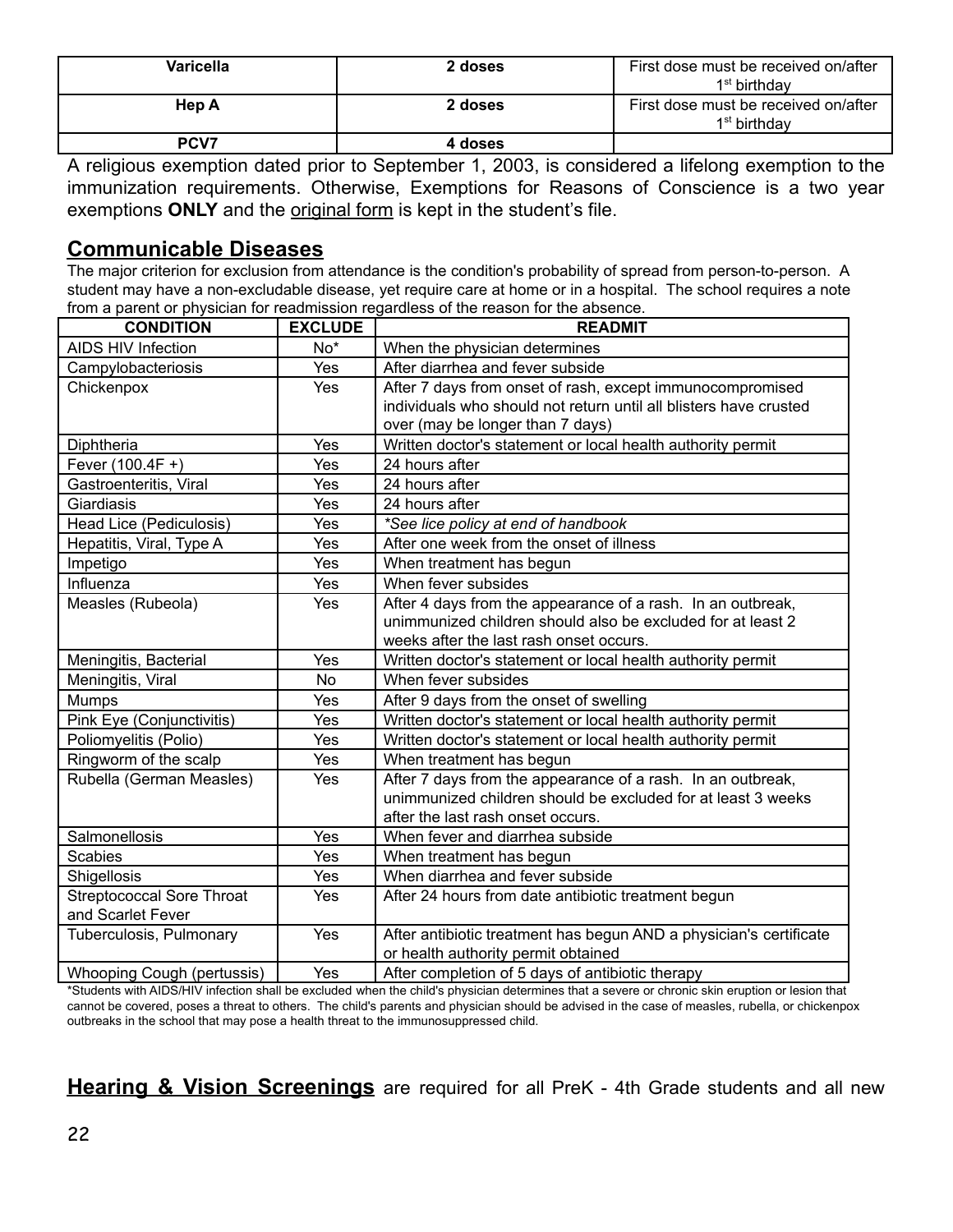students from out of state. The school nurse will conduct these screenings.

## **Illness (COVID)**

#### **Individuals Confirmed or Suspected with COVID-19**

Any individuals who themselves either: (a) are lab-confirmed to have COVID-19; or (b) experience the symptoms of COVID-19 (listed below) must stay at home throughout the infection period, and cannot return to campus until the school system screens the individual to determine any of the below conditions for campus re-entry have been met:

✦ In the case of an individual who was diagnosed with COVID-19, the individual may return to school when all three of the following criteria are met:

- i. at least one day (24 hours) has passed since recovery (resolution of fever without the use of fever-reducing medications);
- ii. the individual has improvement in symptoms (e.g., cough, shortness of breath);
- iii. at least ten days have passed since symptoms first appeared.

✦ In the case of an individual who has symptoms that could be COVID-19 and who is not evaluated by a medical professional or tested for COVID-19, such individual is assumed to have COVID-19, and the individual may not return to the campus until the individual has completed the same three-step set of criteria listed above.

✦ If the individual has symptoms that could be COVID-19 and wants to return to school before completing the above stay at home period, the individual must either (a) obtain a medical professional's note clearing the individual for return based on an alternative diagnosis or (b) obtain an acute infection test at an approved testing location (https://tdem.texas.gov/covid-19/) that comes back negative for COVID-19

## **Illness (General)**

If your child is sick with ANY illness or has been sick in the past 24 hours, or is not feeling well, please do not bring them to school. If anyone in your home is currently sick, with ANY illness, please do not bring your child to school. The guidelines for childcare state that your child must feel well enough to participate in normal daily activities to attend school. As always, SPES is committed to providing a safe and healthy environment, but we must work together to help protect our children, families, staff and community. Exclusion time for illness will be modified during the pandemic. Children must be symptom free for 72 hours before returning to school.

Parents should not send their child to school when he/she is sick or shows signs of sore throat and fever (temp >100.4).

## **Medications**

If your child becomes ill at school, we will medicate as appropriate with signed written permission. If the illness indicates (fever >100 or your child is throwing up), you will be contacted and asked to pick up your child. \*Generic brands may be substituted.

Children may not administer their own medication at school. Only the office staff may administer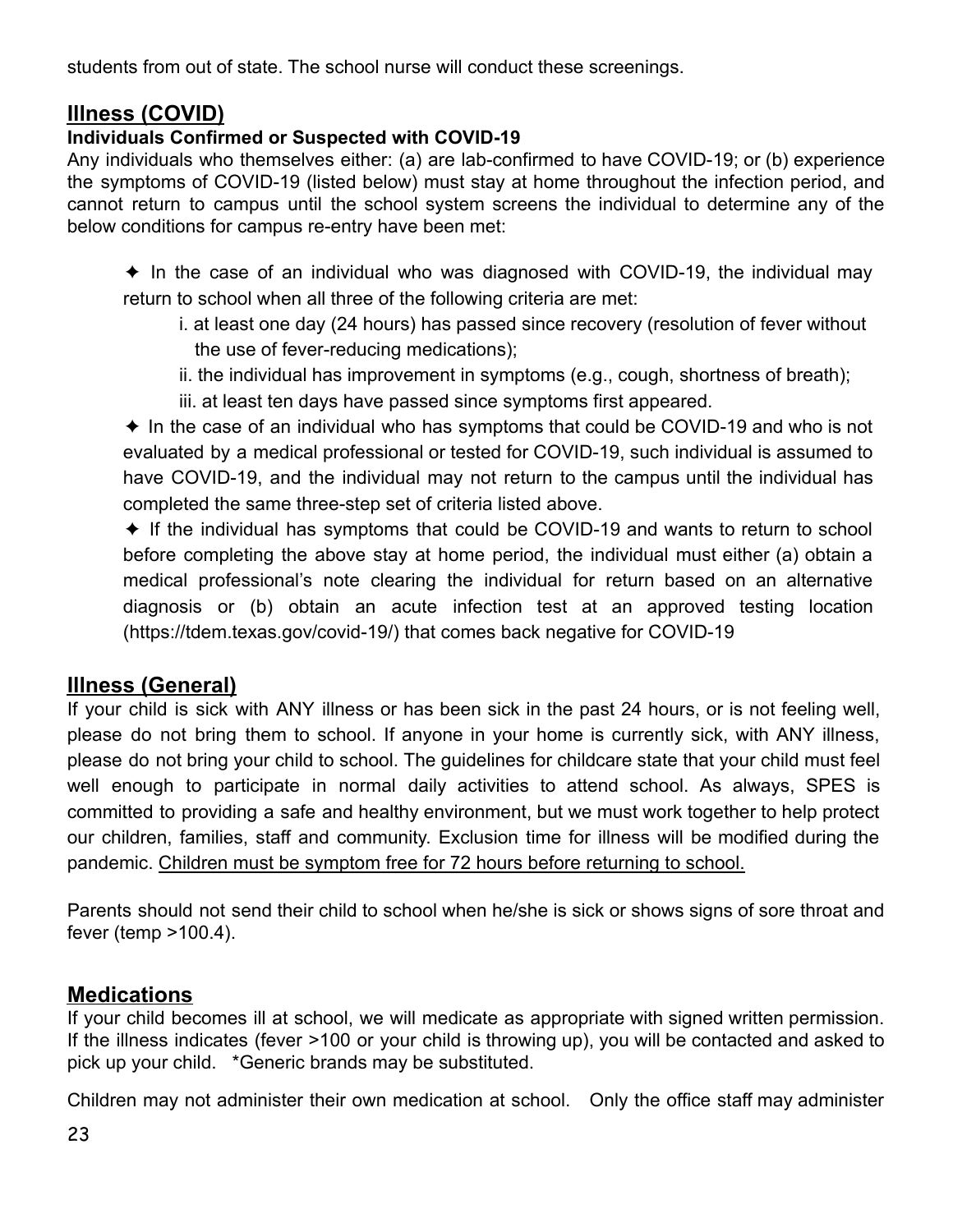medication according to the Texas Department of Protective and Regulatory Services standards and guidelines.

In an effort to minimize the amount of medication administered at school, we ask that you please medicate your children at home. Please inform your child's physician that your child attends a school facility and request medication that can be administered during "at home" hours.

If this is not possible, and medication must be administered at school, please follow these guidelines:

All medication must be in the original container. Prescribed medication must be labeled with the child's name, have the date prescribed, include directions to administer the medication, and include the name of the physician prescribing the medication. All medication will be disposed of or returned to the parent when the child withdraws from the facility or when the medication expires. If refrigeration is required, the medication will be refrigerated and kept separate from food. Medication will not be administered after its expiration date.

The staff must keep a record of the following for a minimum of at least three months:

(1) the name of the child (2) the name of the medication (3) the date, time and dosage administered (4) the full name of the staff member administering the medication.

#### **Bug Spray and Sunscreen**

Bug spray and sunscreen will not be applied unless it is supplied by the parent or guardian and in a spray on. I also will require a handwritten note for permission to apply and when to apply the sprays.

## **HOURS**

School hours are Monday- Friday 7:30 a.m. to 3:30 p.m. August through May. Aftercare hours are Monday-Friday 3:30-5:30 p.m. August through May. Our office hours are Monday-Friday 7:30 a.m. to 4:00 p.m. daily August through May. Exceptions to these days and times are noted on the yearly campus calendar.

## **LUNCH (COVID**

Lunch will take place each day in your child's classroom. Lunches are to be provided by the parent. It is our desire to maintain an organized and healthy lunch period. Students at St. Philip's Episcopal School are to bring a healthy lunch and drink **(NO Carbonated Drinks)** from home each day. Please use a thermos to keep foods warm and cold packs to keep lunches cool. We cannot microwave lunches. If a child is without lunch the office will be notified immediately and the parent will be contacted.

Lunch and recess times will vary by classroom this year. Please contact your child's teacher or the school office for specific times for your child.

## **REGISTRATION FEE**

Registration fees cover the cost of necessary school materials and equipment. Because of budgeting and fixed expense, no reduction or refund of this fee can be made. Registration fees must be paid in full. If registration fees are not paid in full, the student will be removed from the class list and placed on the waiting list. Registration fee for all grades (2K thru 4th) is \$275.00.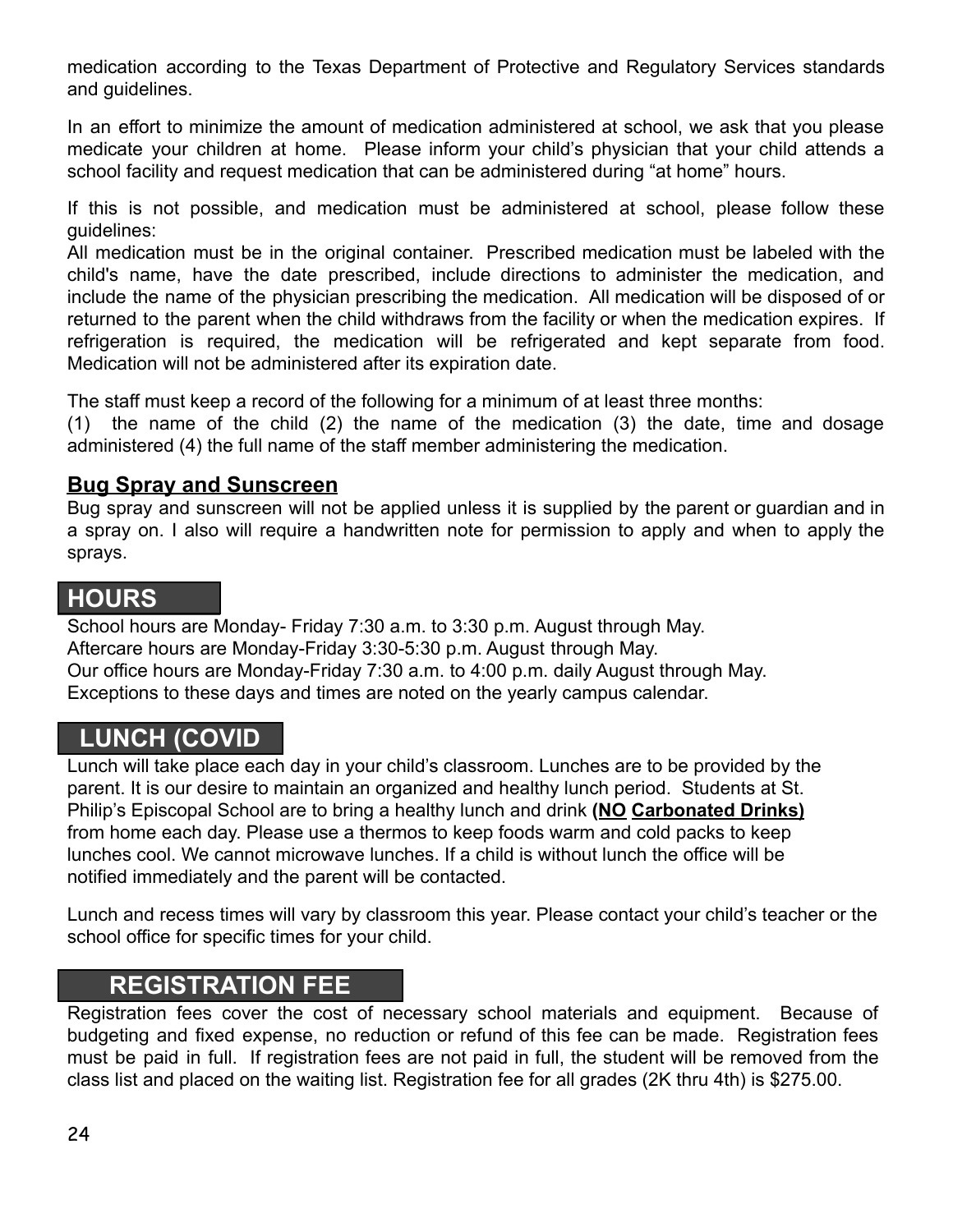# **RELIGIOUS WORSHIP (COVID)**

Chapel is a happy time for young children. Services especially geared for children are held on Tuesday and Thursday, 8:00 a.m. - 8:30 a.m. Worship includes the Children's Creed, Lord's Prayer as well as Bible readings, homilies, and music. Children are taught to participate in the liturgy and to understand and experience the love of Christ in their lives.

It is the consensus of the Rector, Wardens, and Vestry of St. Philip's Church as well as the Head of School that regular chapel worship is an integral part of the program and curricula of St. Philip's School. We are a Christian school in the Episcopal tradition, and as such, we understand worship to be inseparable from our school's mission to educate the whole child.

At this time Chapel will be live streamed via Facebook. Individual classes will participate in person in the chapel as scheduled while other classes participate virtually in their classrooms. The schedule will allow for PreK-4th grade classes to be in person in the chapel at least once a month. Beginning in January 2K and 3K will become part of the schedule.

Teachers will be prepared to project Chapel services using their MacBooks/laptops and projector and will make sure external speakers are available if needed for students to hear and participate in Chapel.

## **SCHOOL SUPPLIES**

The class supply list for the upcoming school year will be sent home with the last report card. Copies of the supply list will be available online year round.

## **SNACKS**

All students are encouraged to bring a mid-morning snack. Snacks may include items as follows:

Cheese crackers example a granola bars word word of the set of the set of the set of the set of the set of the set of the set of the set of the set of the set of the set of the set of the set of the set of the set of the s

Dried and/or fresh fruits cheese or nuts peanut butter and crackers Animal crackers breakfast bars milk, juice box/bag or water

All snacks should be self-contained and placed in a baggie with the child's name. **Items such as chips, candy and cokes or carbonated beverages are not allowed and will not be served.**

# **TUITION RATES**

Tuition covers the cost of the day to day operations of the school, textbooks, and staff salaries. **Tuition is due on the first of each month**. The annual tuition is divided into 10 (August-May) or 12 (June through May) monthly payments. Monthly statements are not mailed but are emailed.

Tuition (full day) is \$5,445.00 per year. Tuition (half day - 2K and 3K only) is \$4,235.00 per year.

#### **Discounts**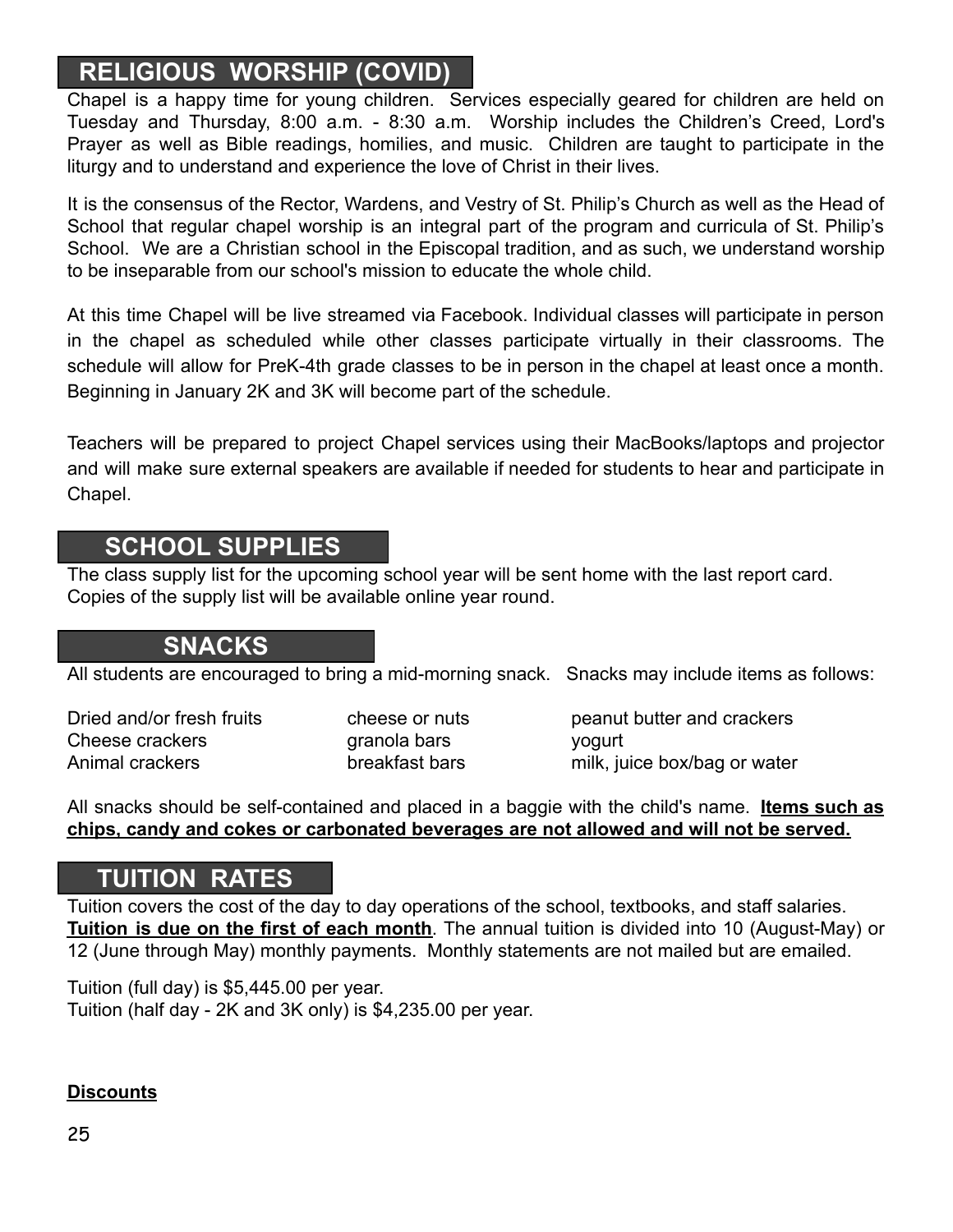5% off total tuition if paid in full by cash or check by August 31, 2020 3% off total tuition if paid in full by credit or debit card by August 31, 2020 10% off total tuition of 2nd, 3rd, 4th child

#### **St. Philip's Episcopal School Past Due Tuition Policy**

- a. All tuition accounts are due on the first day of each month. A \$30.00 late fee will be assessed on all payments received after the  $5<sup>th</sup>$  of the month.
- b. A past due notice will be mailed to you if your account is 30 days past due.
- c. If the account is not paid upon receipt of the 30 days past due notice, a second past due notification will be sent, certified mail, at the end of the 60 day period following the date tuition was first due. At that time, you will be advised of the tuition balance, plus any late fees, as well as notification that your child/ren may be withdrawn from school (pursuant to paragraph d, below) if the account is not paid immediately.
- d. If the account remains delinquent for 90 days from the date tuition was first due, your child/ren may be withdrawn from the school.
- e. At any time after a second written notification of delinquency has to be sent (as outlined in "C" above) the following procedure will apply to the account and the procedures outlined in B & C above will no longer be applicable.

Upon payment of all tuition and fees, your child/ren will be readmitted to St. Philip's on a month-to-month basis only so long as the account remains current. If it again becomes delinquent, you will receive notification that your child is withdrawn from the school. No other past due notices will be sent.

The above procedure does not prohibit or preclude St. Philip's from pursuing any legal remedies it may have for the collection of its tuition and fees.

Insufficient Checks (NSF): After receipt of two (2) insufficient fund checks, any further payments must be made with 1) cash 2) money order or 3) cashier's check.

# **Visitor Policy (COVID)**

At this time we will prohibit any person except the following from accessing an operation: operation staff; persons with legal authority to enter, including law enforcement officers, HHSC Child Care Licensing staff, and Department of Family and Protective Services staff; professionals providing services to children; children enrolled at the operation; and parents who have children enrolled and present at the operation.

Before allowing entry into the operation, we will screen all of the individuals listed above, including taking the temperature of each person upon arrival at the operation each day, and **deny entry to any person who meets any of the following criteria:**

#### 1. A temperature of 100.4°F or above;

2. Signs or symptoms of a respiratory infection, such as a cough, shortness of breath, sore throat, and low-grade fever;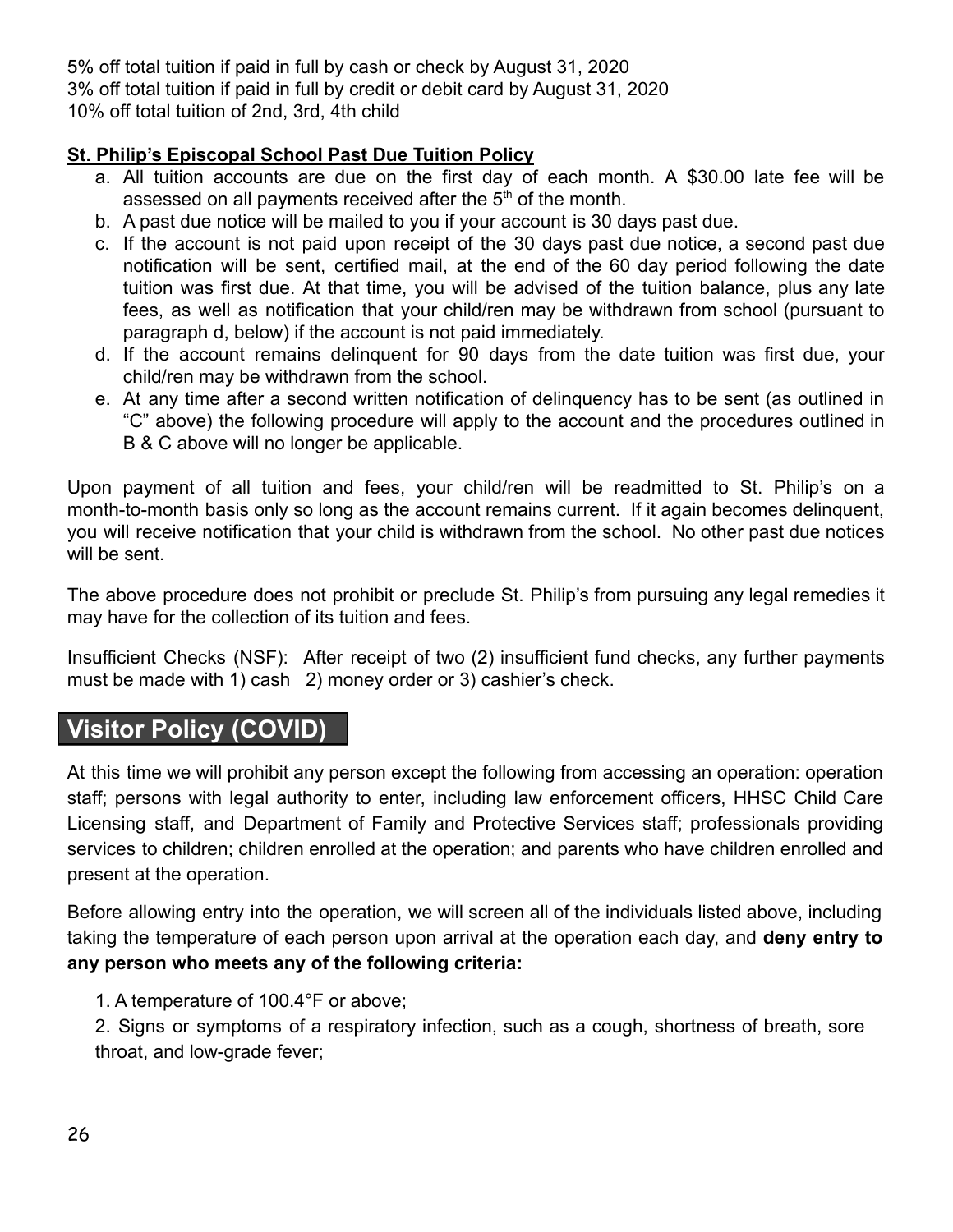3. In the previous 14 days has had contact with someone with a confirmed diagnosis of COVID-19; is under investigation for COVID-19; or is ill with a respiratory illness; 4. In the previous 14 days has traveled internationally to countries with widespread, sustained community transmission. For updated information on affected countries,

visit: https://www.cdc.gov/coronavirus/2019-nCoV/travelers/index.html.

In addition, we will require pick up and drop off of children outside of the operation, unless it is determined that there is a legitimate need for the parent to enter the operation.

As always, to ensure the safety of our students and staff, all visitors (this includes parents and guardians) must check in at the school office.

## **WITHDRAWING**

Notice of withdrawal of a student must be in writing to the Head of School.

a. The fee paid at registration is not refundable under any circumstances.

b Tuition payments made during the months of June and July are 50% refundable if the withdrawal is processed prior to August 10th.

c. No refunds will be made for the month of June, July and August if the withdrawal is processed after August 10th.

d. In the event a child is withdrawn after the commencement of classes, the parent/guardian is liable for all tuition due through the month of withdrawal.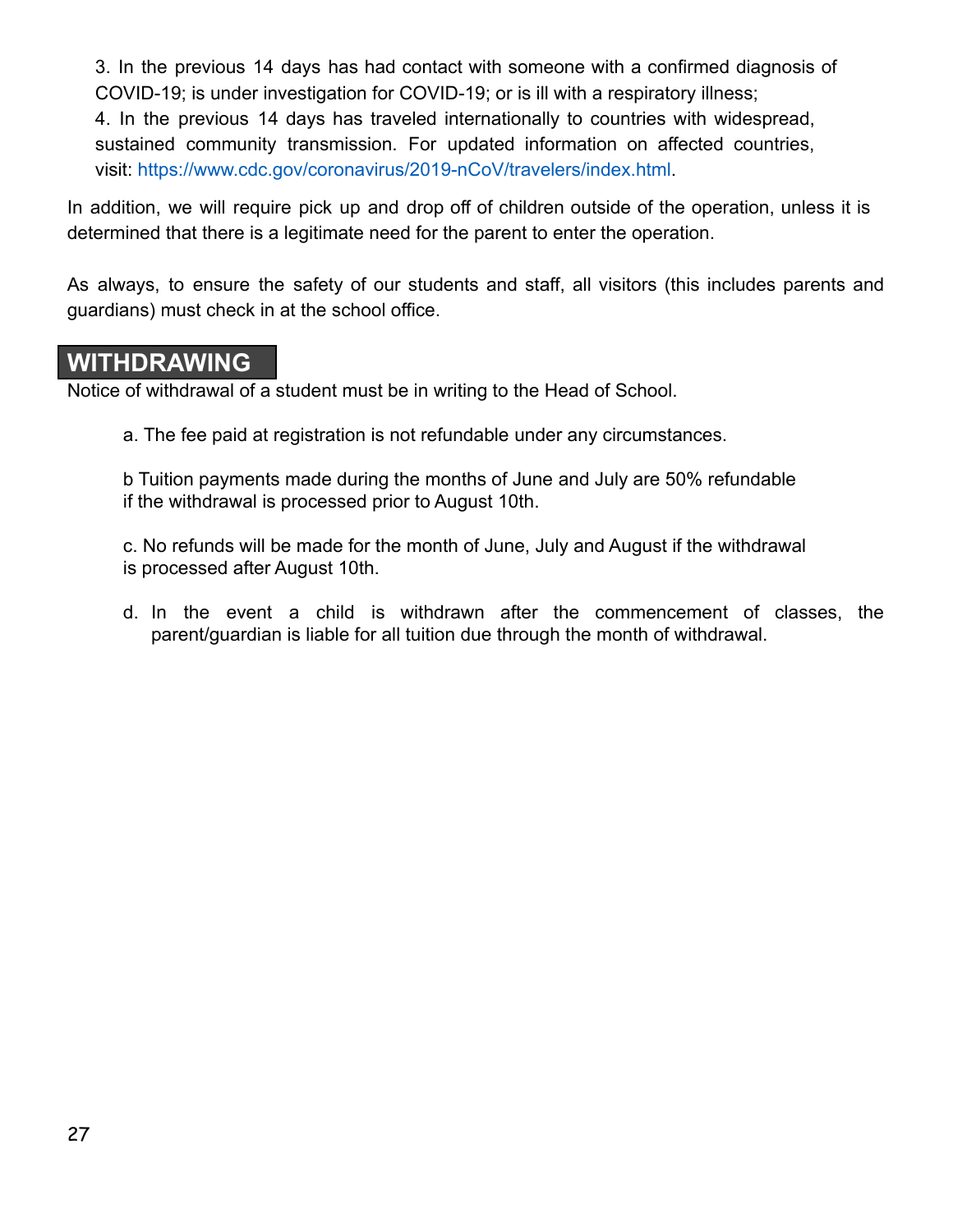**St. Philip's Episcopal School** 343 N. Getty St. **Uvalde, TX 78801** Phone: 830-278-1350 Website: www.spesuvalde.org Email: school@spesuvalde.org



**Iean Ann Chisum Head of School** 

> **Mike Marsh Rector**

#### **St. Philip's Episcopal School COVID-19 Policy & Procedure Updates August 10, 2020**

**SPES follows guidelines for schools/childcare centers provided by TEA, Texas Department of State Health Services, Centers for Disease Control and Prevention, Metropolitan health district and other state and local officials. Recent guidelines for health screening, visitors, and drop off/pick up are described below.**

#### **COVID-19 Guidance to Child Care Providers**

Based on state law, federal guidance, and Governor Abbott's disaster declaration, the Texas Health and Human Services Commission (HHSC) is updating requirements for daycare operations to assist them in protecting children in their care from COVID-19.

HHSC Child Care Licensing (CCL) urges all current providers to immediately implement the following guidance, which is consistent with the new requirements:

✦ **Prohibit any person except the following from accessing an operation: operation staff; persons with legal authority to enter, including law enforcement officers, HHSC Child Care Licensing staff, and Department of Family and Protective Services staff; professionals providing services to children; children enrolled at the operation; and parents who have children enrolled and present at the operation.**

✦ Before allowing entry into the operation, screen all of the individuals listed above, including taking the temperature of each person upon arrival at the operation each day, and **deny entry to any person who meets any of the following criteria:**

1. A temperature of 100.4°F or above;

2. Signs or symptoms of a respiratory infection, such as a cough, shortness of breath, sore throat, and low-grade fever;

3. In the previous 14 days has had contact with someone with a confirmed diagnosis of COVID-19, is under investigation for COVID-19, or is ill with a respiratory illness;

4. In the previous 14 days has traveled internationally to countries with widespread, sustained community transmission. For updated information on affected countries, visit: https://www.cdc.gov/coronavirus/2019-nCoV/travelers/index.html.

• Require pick up and drop off of children outside of the operation, unless you determine that there is a legitimate need for the parent to enter the operation.

**\*These policies are effective immediately and considered an amendment to the current Parent Handbook.** Policies are subject to change due to recommendations from local & state officials and/or due to the needs **of the SPES community.**

**SPES HEALTH SCREENING, DROP OFF & PICK UP PROCEDURES ON NEXT PAGE.**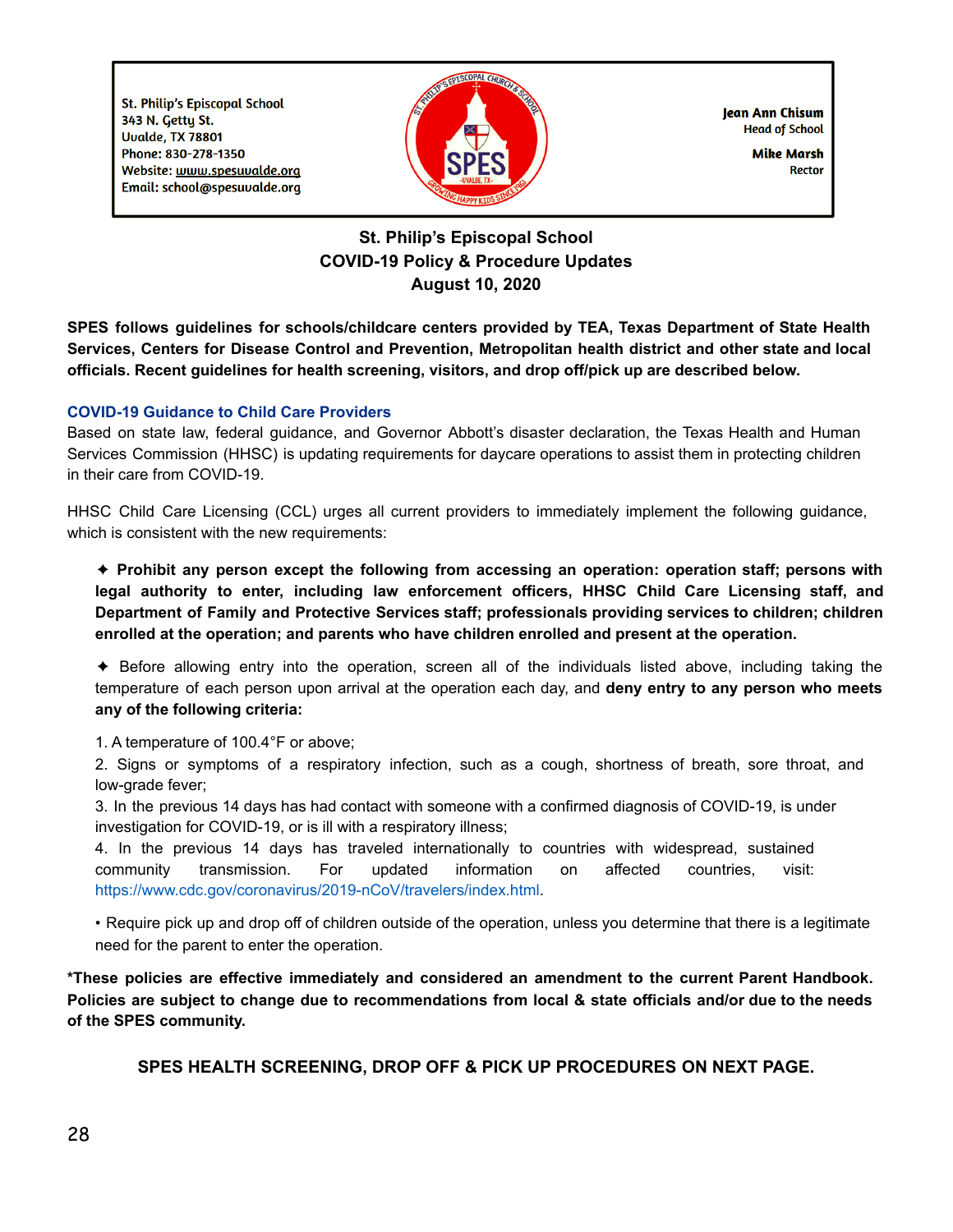#### **St. Philip's Episcopal School COVID-19 Policy & Procedure Updates August 10, 2020**

**SPES HEALTH SCREENING PROCEDURES** SPES Staff will conduct the above health assessment upon child's arrival, at the assigned drop off area. A parent or guardian will be asked health screening questions upon drop off daily. NOTE: If your child is sick with ANY illness or has been sick in the past 24 hours, or is not feeling well, please do not bring them to school. If anyone in your home is currently sick, with ANY illness, please do not bring your child to school. The guidelines for childcare state that your child must feel well enough to participate in normal daily activities to attend school. As always, SPES is committed to providing a safe and **healthy environment, but we must work together to help protect our children, families, staff and community.** Exclusion time for illness will be modified during the pandemic. Children must be symptom free for 72 hours **before returning to school.**

**SPES Drop Off Procedure: 2K** Parents/Guardians will need to park, exit your vehicle and bring your child to the iron gates on Mesquite Street to meet SPES Staff. Staff will immediately conduct a temperature check/health screening at the gate with the parent present. Parents will need to wear a mask if they need to help with the temperature check.

**3K** Parents/Guardians will drive into the alley from Mesquite Street, turn left at the stop sign and remain in their vehicle at the crosswalk. SPES staff will immediately conduct a temperature check/health screening in the vehicle with the parent present.

**PK-4th grade** Parents/Guardians will drive into the alley from Mesquite Street, go straight at the stop sign and remain in their vehicle at the south gate. SPES staff will immediately conduct a temperature check/health screening in the vehicle with the parent present.

\*Drop off will begin as early as 7:30 a.m., but not before. Do not exit your vehicle prior to 7:30 a.m. Please practice physical distance strategies as you wait to drop off your child. If a staff member is not outside, please call the office at 830-278-1350. Please be patient as we implement these new policies. Staff will be moving about the campus and escorting children to/from classes and may briefly be away from the phone.

**SPES 3:30 Pick Up Procedure: 2K** A SPES staff member will bring your child outside to the iron gate on Mesquite Street. Parents will need to park and exit their vehicle to greet their child on the sidewalk in front of the iron gate on Mesquite Street. Please practice physical distance strategies while waiting to pick up your child.

**3K** Parents/Guardians will drive into the alley from Mesquite Street, turn left at the stop sign and remain in their vehicle. SPES staff will bring your child to the car. Please exit your vehicle to greet your child and buckle them into their car seat.

**PK-4th grade** Parents/Guardians will drive into the alley from Mesquite Street, go straight at the stop sign and remain in their vehicle at the south gate. SPES staff will bring your child to the car. Please exit your vehicle to greet your child and buckle them into their car seat/seat belt (if needed).

**\***Safety First: Please take your child's hand and walk them to/from the car. Do not allow children to run on the sidewalk or street near the parking spaces or enter into the parking lot unattended.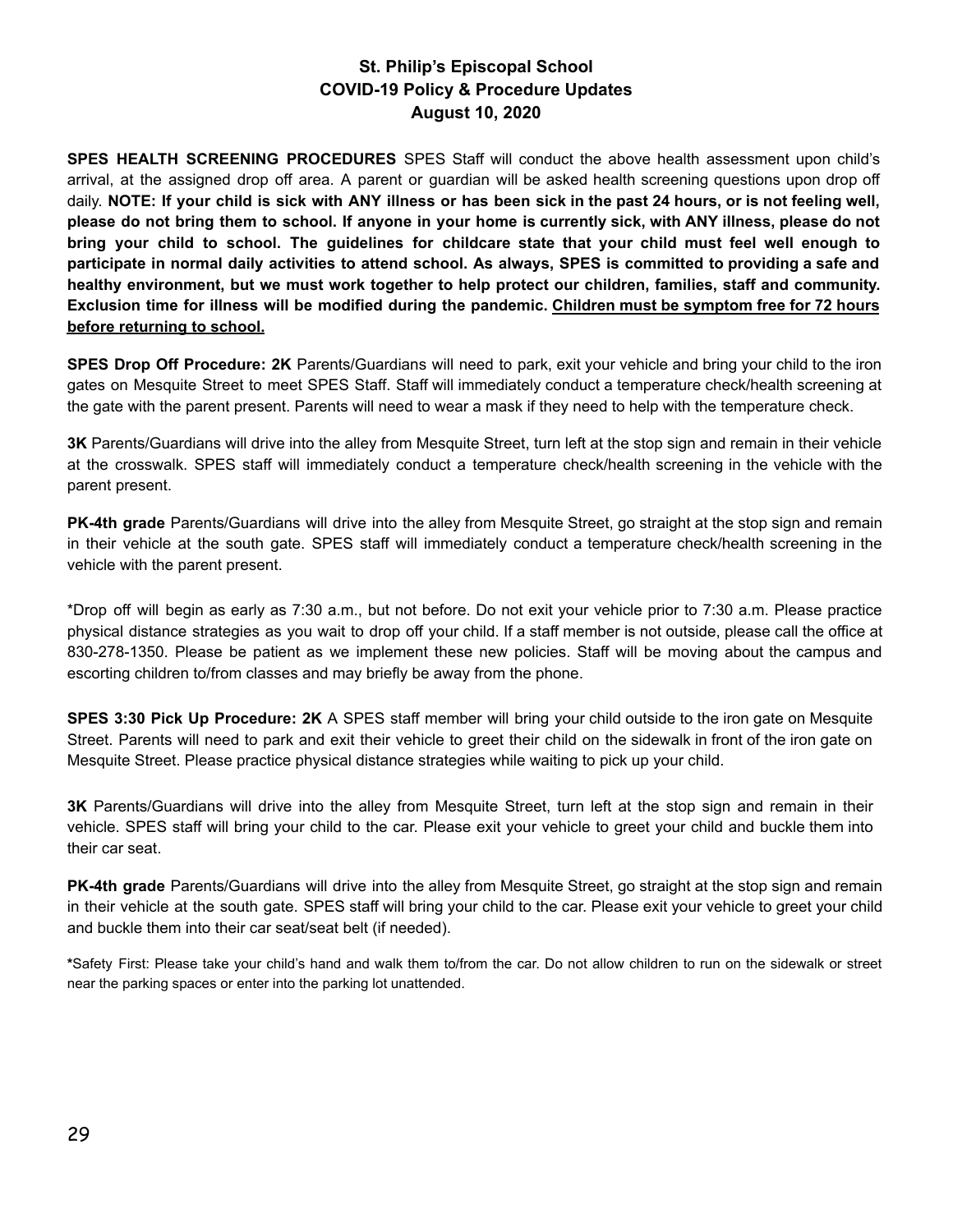#### **SPES Health and Hygiene Practices: Handwashing**

Increased hand sanitizing and washing will take place throughout the day including but not limited to each time students and staff exit or enter the building, before and after snacks and lunch, between/before switching to a new activity.

SPES will have hand sanitizer at each entrance and in each classroom. In addition, we have handwashing stations with soap and water in every building.

#### **Coughs and Sneezes**

Students, teachers, staff, and campus visitors should be encouraged to cover coughs and sneezes with a tissue, and if not available, covered in their elbows. Used tissues should be thrown in the trash, hands should be washed immediately with soap and water for at least 20 seconds, or hand sanitizer should be used.

#### **Cleaning**

SPES will institute more frequent cleaning practices, including additional cleaning by janitorial staff, as well as provide the opportunity for children to clean their own spaces before and after they are used, in ways that are safe and if developmentally appropriate. We have arranged for additional cleaning and disinfecting of surfaces that are touched in common throughout the day. This would include objects such as door handles, common tables/desks, shared supplies such as art supplies, and high touch devices such as shared laptops or tablets.

We have arranged for the cleaning of commonly touched surfaces in classrooms between different class groups if the same room will be used by multiple class groups.

Specifically, in addition to wiping down surfaces throughout the day, we will use a misting disinfectant in each classroom while students are at recess and again after classes have ended each day.

#### **Masks and Face Shields**

SPES requests all 2K-Kindergarten students bring a clear face shield and 1st-4th grade to bring a mask or a clear face shield. While this PPE will not be required at all times, it will be used when social distancing cannot be adhered to or during higher risk activities such as singing.

All teachers and staff at SPES will wear a mask or face shield when social distancing cannot be adhered to or at all times should they prefer.

All visitors are asked to wear a mask.

#### **Response to a Lab-Confirmed Case in the School**

Required Actions if Individuals with Lab-Confirmed Cases Have Been in a School

1. If an individual who has been in SPES is lab-confirmed to have COVID-19, the school will notify its local health department, in accordance with applicable federal, state and local laws and regulations, including confidentiality requirements of the Americans with Disabilities Act (ADA) and Family Educational Rights and Privacy Act (FERPA).

2. SPES will close off areas that are heavily used by the individual with the lab-confirmed case (student, teacher, or staff) until the non-porous surfaces in those areas can be disinfected unless more than 7 days have already passed since that person was on campus.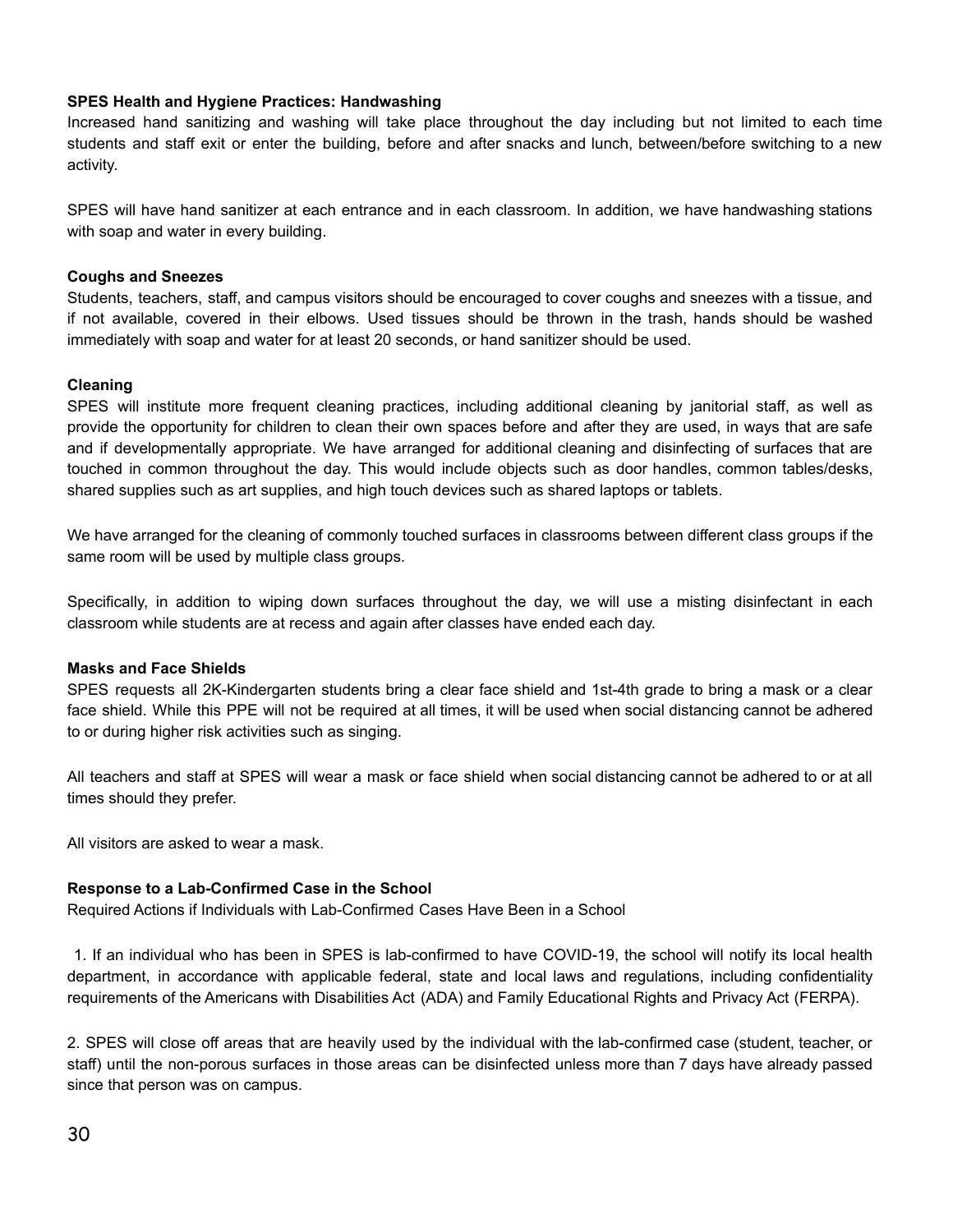3. Consistent with school notification requirements for other communicable diseases, and consistent with legal confidentiality requirements, SPES will notify all teachers, staff, and families of all students in the school if a lab-confirmed COVID-19 case is identified among students, teachers or staff who participate in any on campus activities.

#### **Individuals Confirmed or Suspected with COVID-19**

Any individuals who themselves either: (a) are lab-confirmed to have COVID-19; or (b) experience the symptoms of COVID-19 (listed below) must stay at home throughout the infection period, and cannot return to campus until the school system screens the individual to determine any of the below conditions for campus re-entry have been met:

- ✦ In the case of an individual who was diagnosed with COVID-19, the individual may return to school when all three of the following criteria are met:
	- i. at least one day (24 hours) has passed since recovery (resolution of fever without the use of fever-reducing medications);
	- ii. the individual has improvement in symptoms (e.g., cough, shortness of breath); and
	- iii. at least ten days have passed since symptoms first appeared.
- ✦ In the case of an individual who has symptoms that could be COVID-19 and who is not evaluated by a medical professional or tested for COVID-19, such individual is assumed to have COVID-19, and the individual may not return to the campus until the individual has completed the same three-step set of criteria listed above.

✦ If the individual has symptoms that could be COVID-19 and wants to return to school before completing the above stay at home period, the individual must either (a) obtain a medical professional's note clearing the individual for return based on an alternative diagnosis or (b) obtain an acute infection test at an approved testing location (https://tdem.texas.gov/covid-19/) that comes back negative for COVID-19

#### **COVID-19 Symptoms**

In evaluating whether an individual has symptoms consistent with COVID-19, consider the following question: Have they recently begun experiencing any of the following in a way that is not normal for them?

- ✦ Feeling feverish or a measured temperature greater than or equal to 100.0 degrees Fahrenheit
- ✦ Loss of taste or smell
- ✦ Cough
- $\triangle$  Difficulty breathing
- ✦ Shortness of breath
- ✦ Fatigue
- ✦ Headache
- $\triangle$  Chills
- ✦ Sore throat
- ✦ Congestion or runny nose
- ✦ Shaking or exaggerated shivering
- ✦ Significant muscle pain or ache
- ✦ Diarrhea
- ✦ Nausea or vomiting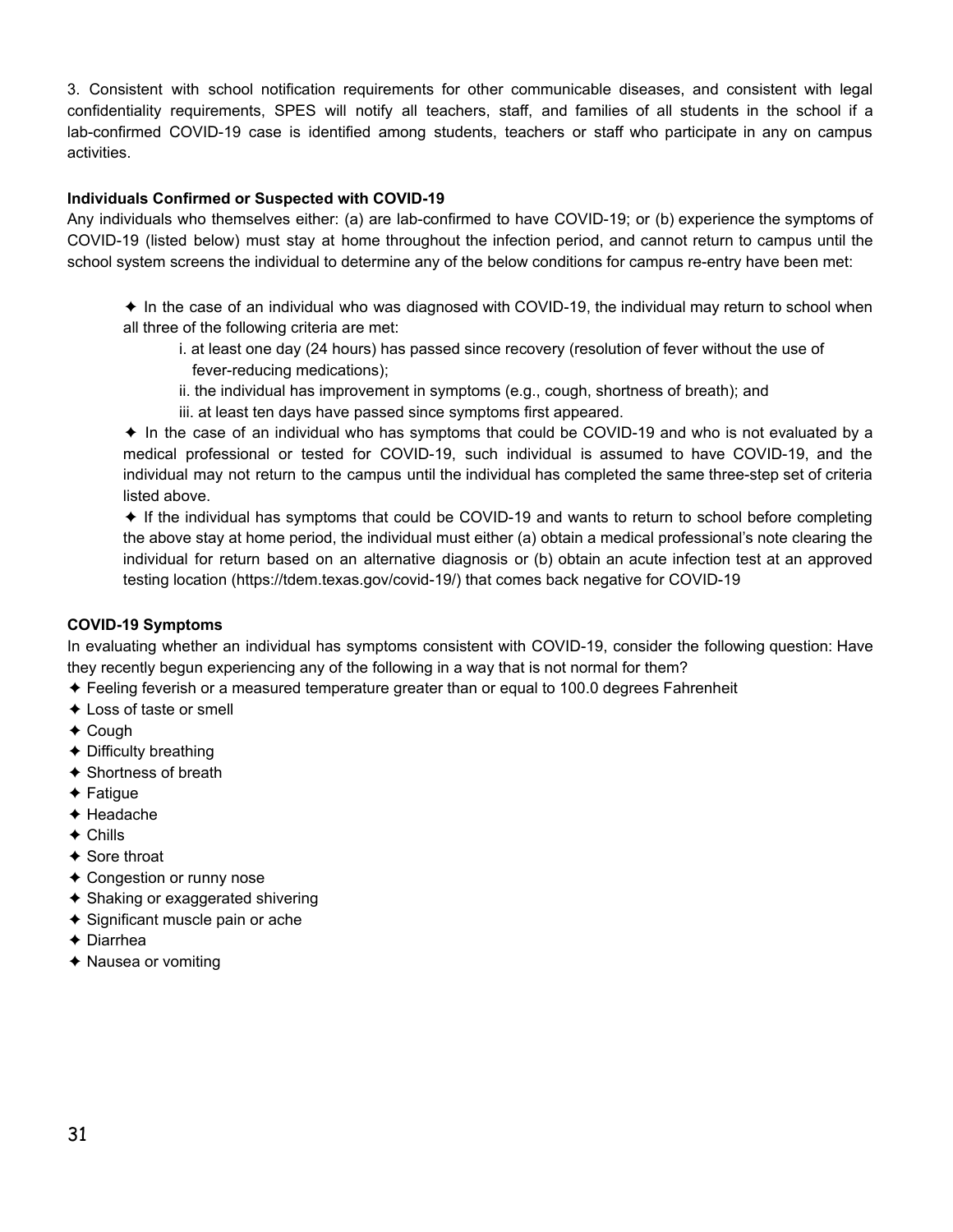#### **Close Contact**

This document refers to "close contact" with an individual who is lab-confirmed to have COVID-19. The definition of close contact is evolving with our understanding of COVID-19, and individual scenarios should be determined by an appropriate public health agency.

In general, close contact is defined as:

a. being directly exposed to infectious secretions (e.g., being coughed on); or

b. being within 6 feet for a cumulative duration of 15 minutes; however, additional factors like case/contact masking (i.e., both the infectious individual and the potential close contact have been consistently and properly masked), ventilation, presence of dividers, and case symptomology may affect this determination.

Either (a) or (b) defines close contact if it occurred during the infectious period of the case, defined as two days prior to symptom onset to 10 days after symptom onset. In the case of asymptomatic individuals who are lab-confirmed with COVID-19, the infectious period is defined as two days prior to the confirming lab test and continuing for 10 days following the confirming lab test.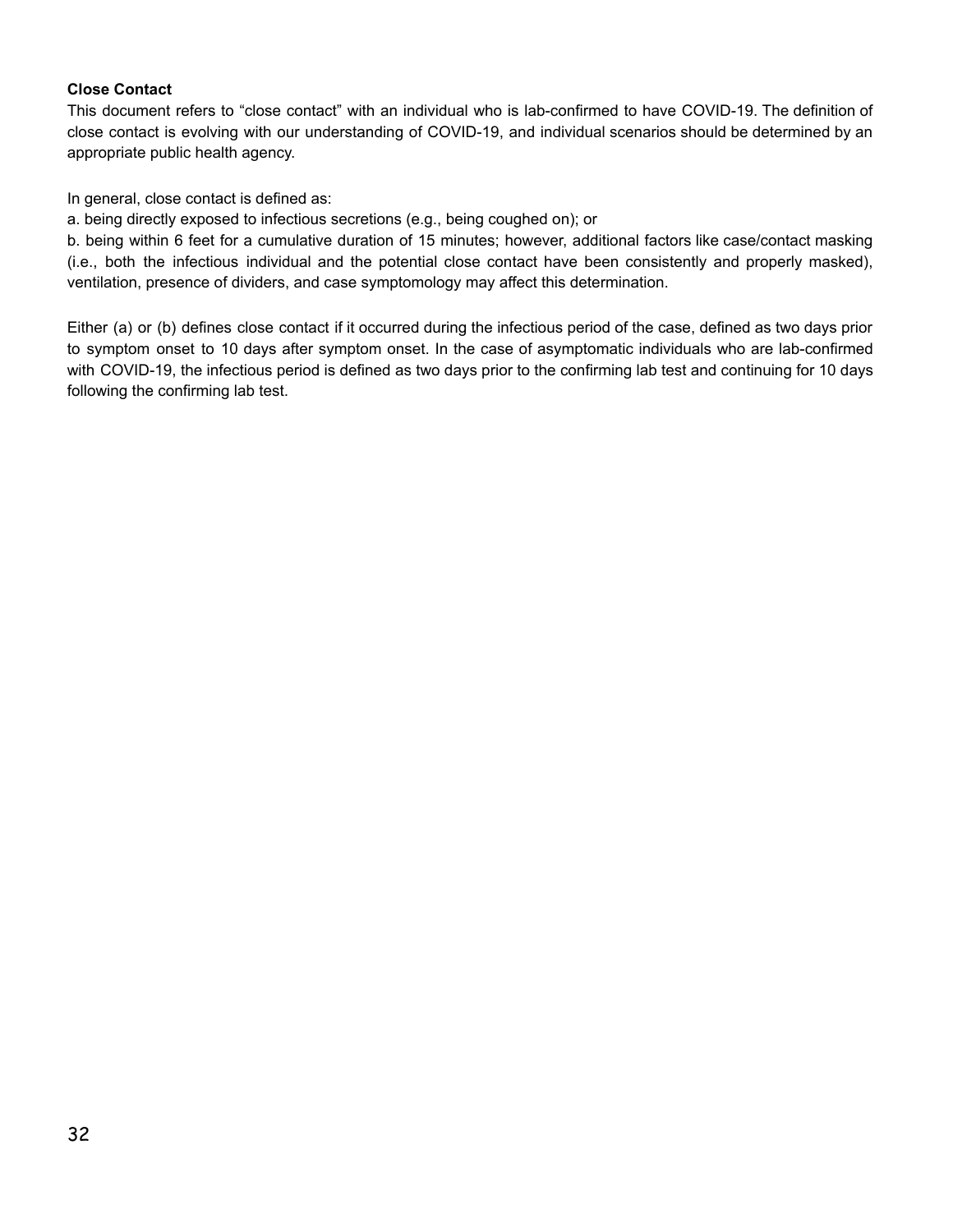#### **SPES Parent Acknowledgement COVID-19 Policy & Procedure Updates August 10, 2020**

As the parent of \_\_\_\_\_\_\_\_\_\_\_\_\_\_\_\_\_\_\_\_\_\_\_\_\_\_\_\_\_\_\_\_\_\_\_\_\_\_\_\_\_, a child enrolled at St. Philip's Episcopal School, I acknowledge my receipt of the COVID-19 Policy and Procedure Updates. I understand these policies are effective immediately, are considered an amendment to the current Parent Handbook and that policies are subject to change due to recommendations from local & state officials and/or due to the needs of the SPES community.

\_\_\_\_\_\_\_\_\_\_\_\_\_\_\_\_\_\_\_\_\_\_\_\_\_\_\_\_\_\_\_\_\_\_\_\_\_\_\_\_\_\_\_ \_\_\_\_\_\_\_\_\_\_\_\_\_\_\_\_\_\_\_\_\_\_\_\_\_\_

Parent Signature Date Date